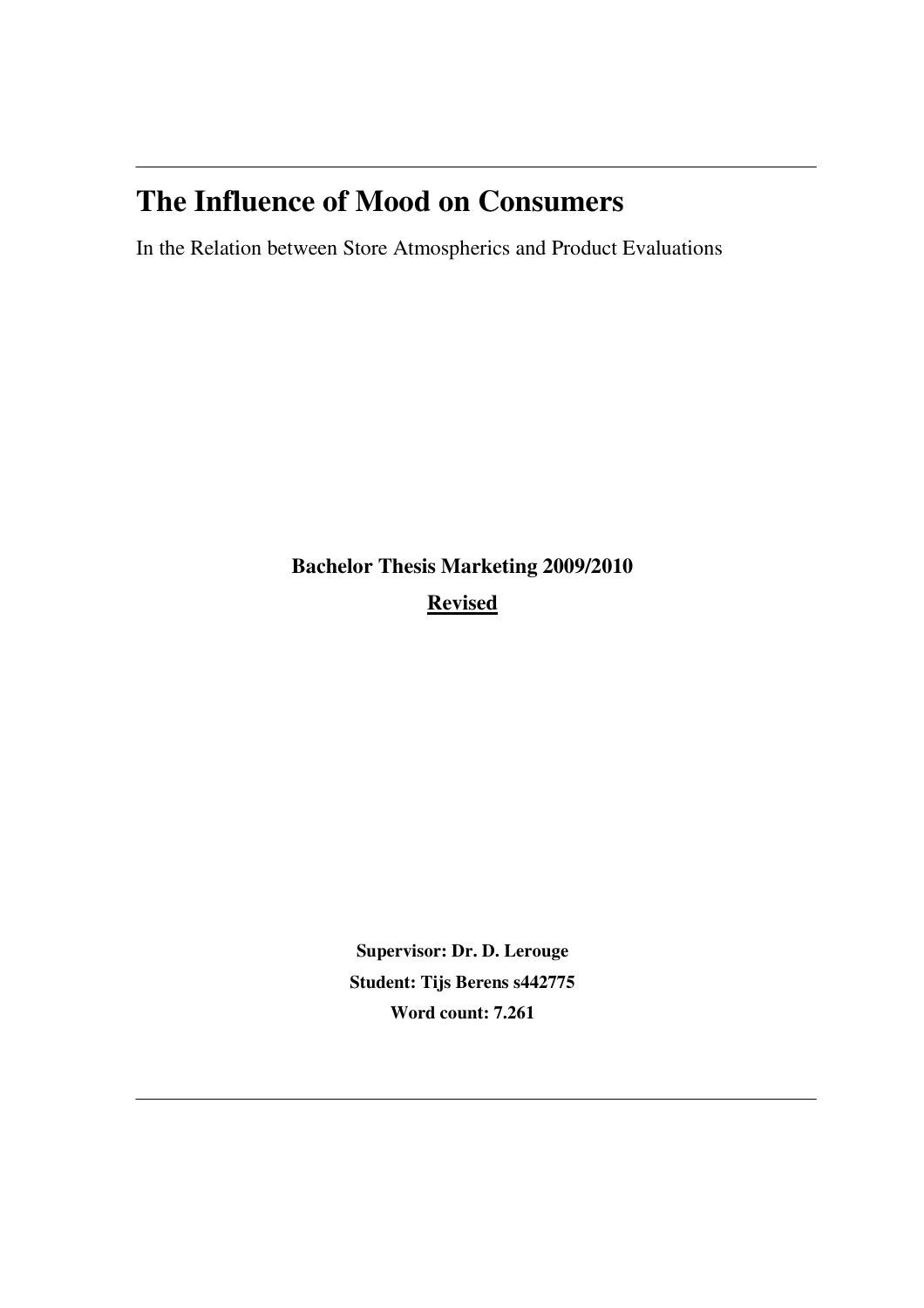# **Table of contents**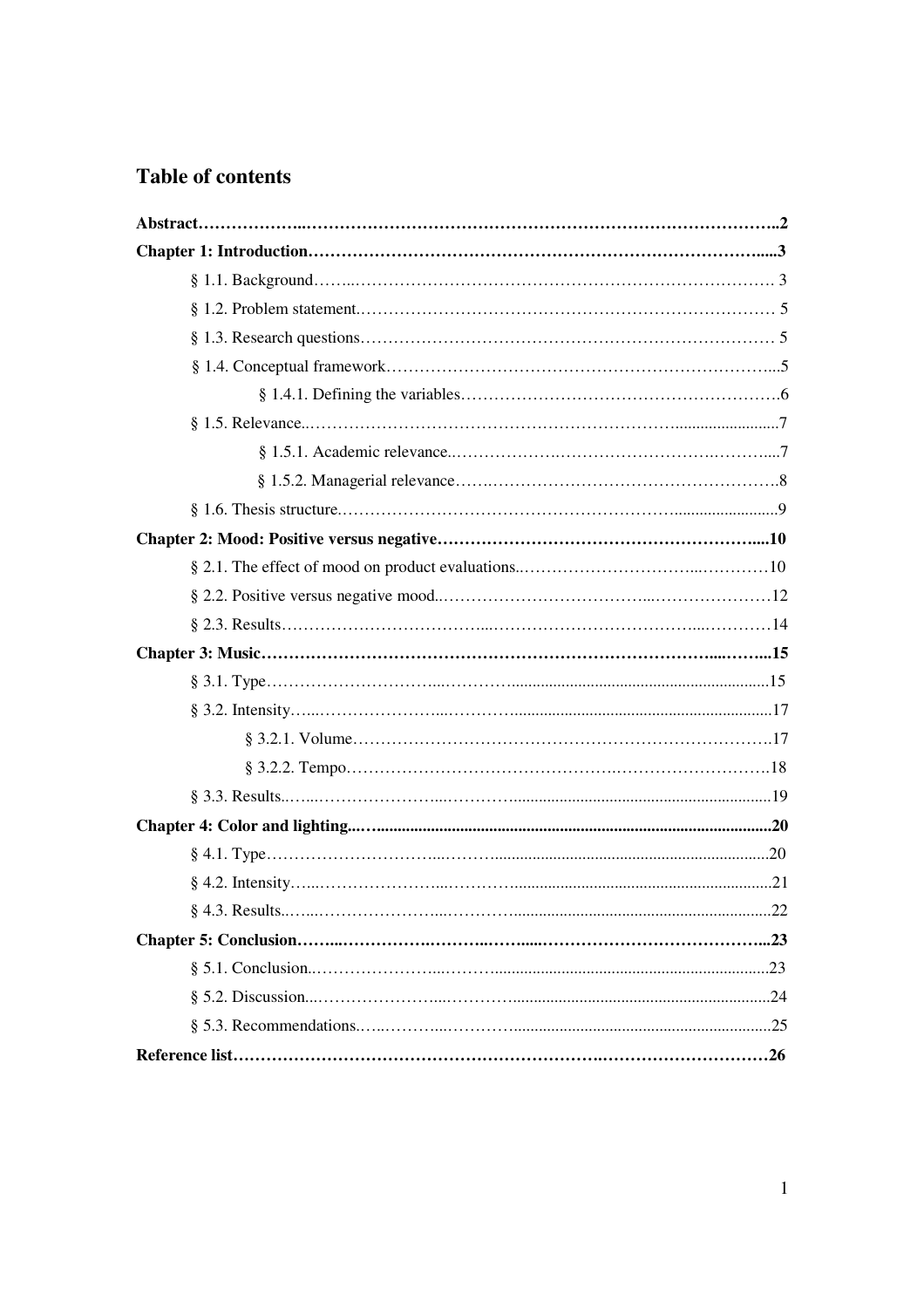# **Abstract**

This paper investigates the unconscious influences of store atmosphere on consumer behavior via the concept of mood.

 Previous investigations have studied several areas on this topic, but there is a lack of research on integration of several store atmospherics. Therefore, this thesis presents an overview of different ways to describe the relation between store atmosphere and product evaluations, via positive and via negative mood. Besides, this paper presents an outline of two significant environmental cues.

 A distinction between positive and negative influences of mood on the relation between store atmosphere and consumer behavior has been made. In this thesis the focus is on the mediating effect of mood on the relation between store atmospherics and product evaluations.

 Then two environmental cues have been investigated, namely music and color and lighting (combined). Their effects on store atmosphere, via mood changes, on eventual customer behavior have been examined.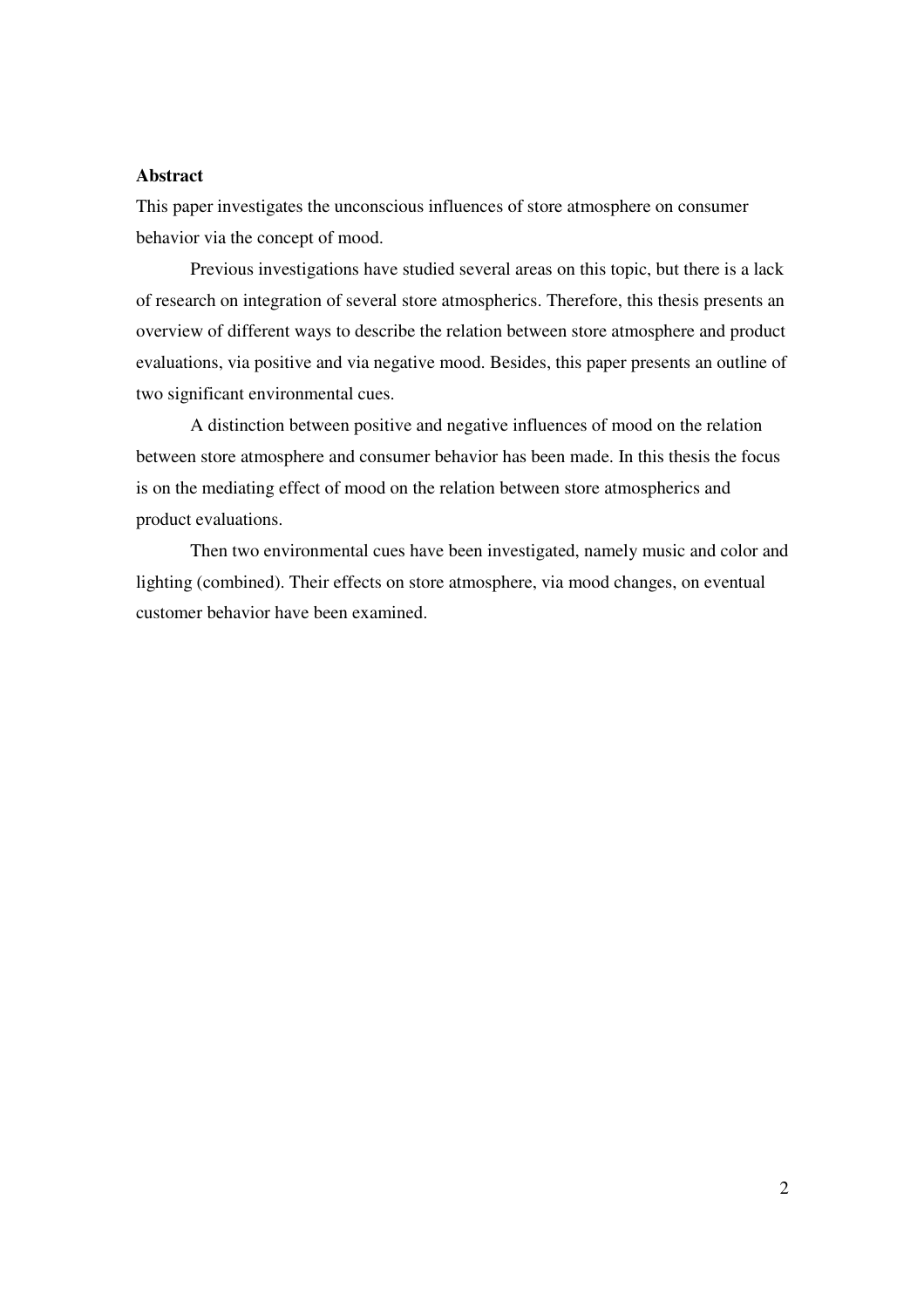#### **Chapter 1: Introduction**

Probably every single person shops in the grocery store regularly. We, as consumers, often have a shopping cart full of products. However, if you ask every single consumer why they have picked that specific cheese or bread they will find lots of difficulties in motivating the choices they have made. Many of their choices are being influenced by unconscious factors coming from the environment.

 Imagine yourself in a specific supermarket in your neighborhood, choosing the brand of wine you are about to offer to your friends who are coming over that night. In the supermarket the amount of consumers is moderate, the floor is very clean and the wine division is very extensive. One of Johann Sebastian Bach's masterpieces is smoothly being played through the speakers of the supermarket while you are about to make a choice between the cheap supermarket's private label wine and the less affordable bottle of French Cabernet Sauvignon. All these factors seem to influence your mood in a positive way. After short deliberation and inspired by the classical song played on the background you decide to pick the more expensive Cabernet. Is this choice predestined or did the positive product environment in the store have had an important influence on the eventual product choice of you as a consumer?

# § 1.1. Background

In previous researches on the effect of product environment on purchase intentions it seemed to be that the atmosphere in a store unconsciously could have a major influence on consumer behavior because it influences consumers' mood (Bitner, 1986; Rappoport, 1982; Wheatly and Chiu, 1977).

 Dijksterhuis, Smith, van Baaren and Wigboldus (2005) argued that "consumer behavior is often strongly influenced by subtle environmental cues". But what are the exact effects of the product environment on consumers in an unconscious thinking mode regarding their product decisions? North and Hargreaves did a lot of research on the effect of music on product choice and they concluded that music might influence product choice (North and Hargreaves, 1998). Two other researchers on this topic concluded that classical music unconsciously reinforces the consumer to buy a more expensive wine than top-40 music (Areni and Kim, 1993). This investigation resulted in the assumption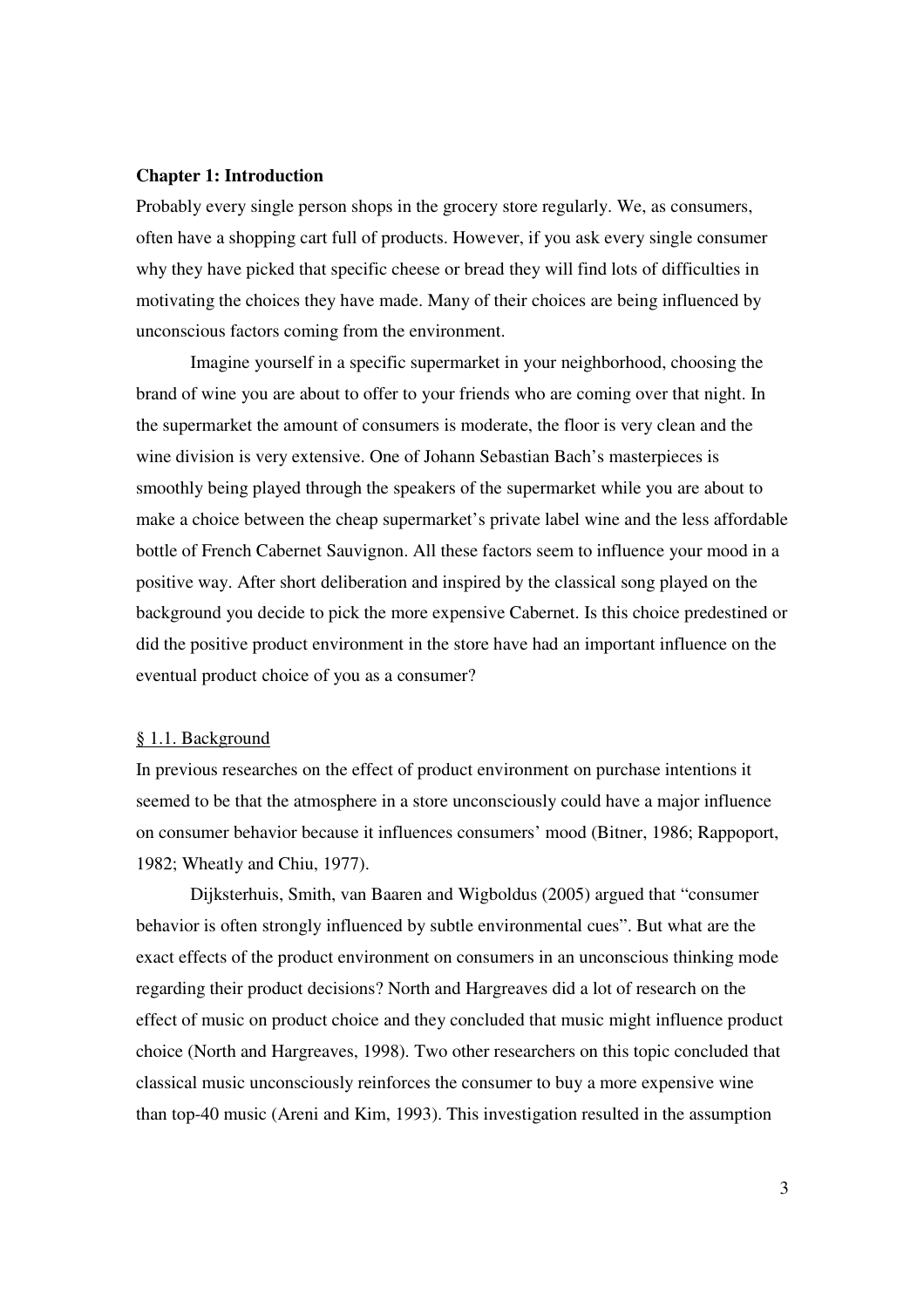that the behavior of buying more expensive wine better fits the classical style of music (North and Hargreaves, 1998). Do volume and the amount of beats per minute influence consumers' mood and eventual product evaluations as well? Previous researches have not come up with a crystal clear conclusion on the effect of music on consumers' mood and behavior yet.

 This research is not limited to the effect of music on consumers' mood only. Besides music there will be looked at the effect of color and lighting as well, because researches have shown that there is a remarkable relation between these environmental cues and purchase behavior: "For fashion-oriented stores, blue interiors are associated with more favorable evaluations, marginally greater excitement, higher store patronage intentions, and higher purchase intentions than are orange interiors." (Babin, Hardesty  $\&$ Suter, 2003). However, which of the two is stronger: the positive or the negative influences on mood? Interesting for this study is to define clearly what types of color and lighting result in better product evaluations. Besides, this thesis is going to investigate how mood could have an important influence on the relation between environmental cues and consumers' product evaluations. Naturally, the roles of positive versus negative mood in this relation will be researched extensively.

 In short, the focus of this thesis is on the influence of the differences between two important store atmospherics on eventual product evaluations by consumers. In combination with the previous, the role of positive versus negative mood is of particular interest. What is the effect of store atmospherics on consumers' mood? These are the key issues of this thesis.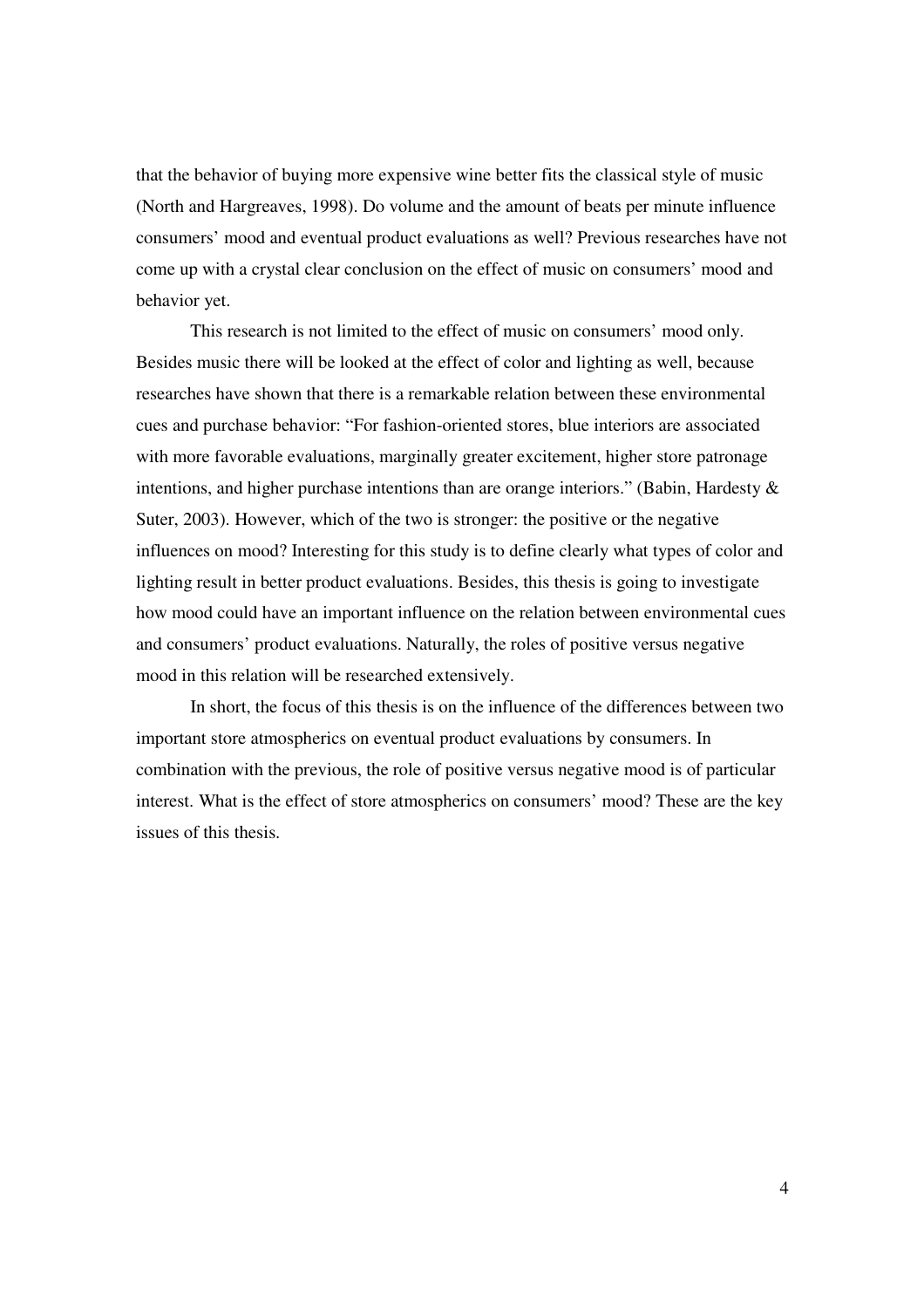# §1.2 Problem statement

Research has proved that the environment can play a significant role in eventual consumer decision making. So, this study is not going to investigate *whether* the environment influences consumer behavior. Interest is in *how* the environmental cues influence consumer behavior aimed at the concept of mood, because this is not clearly defined so far. So the problem this study is going to attack can be formulated as follows:

# **"***How does store atmosphere unconsciously influence consumers' product evaluations via mood?"*

# § 1.3. Research questions

To solve the problem statement as stated above a few other questions are presented below. With the answers to these questions the problem statement will be solved.

*i. How can mood positively affect product evaluations?* 

*ii. How can mood negatively affect product evaluations?* 

*iii. What is the influence of the various relevant store atmospherics on consumers' mood?* 

# § 1.4. Conceptual framework

To transform the problem outline into a visual representation a conceptual framework has been created below (see figure 1). This will help to understand the formulated problem statement better.



*Figure 1: Store atmospherics and their influence on product evaluations via mood.*  (based on Spies, Hesse & Loesch, 1997)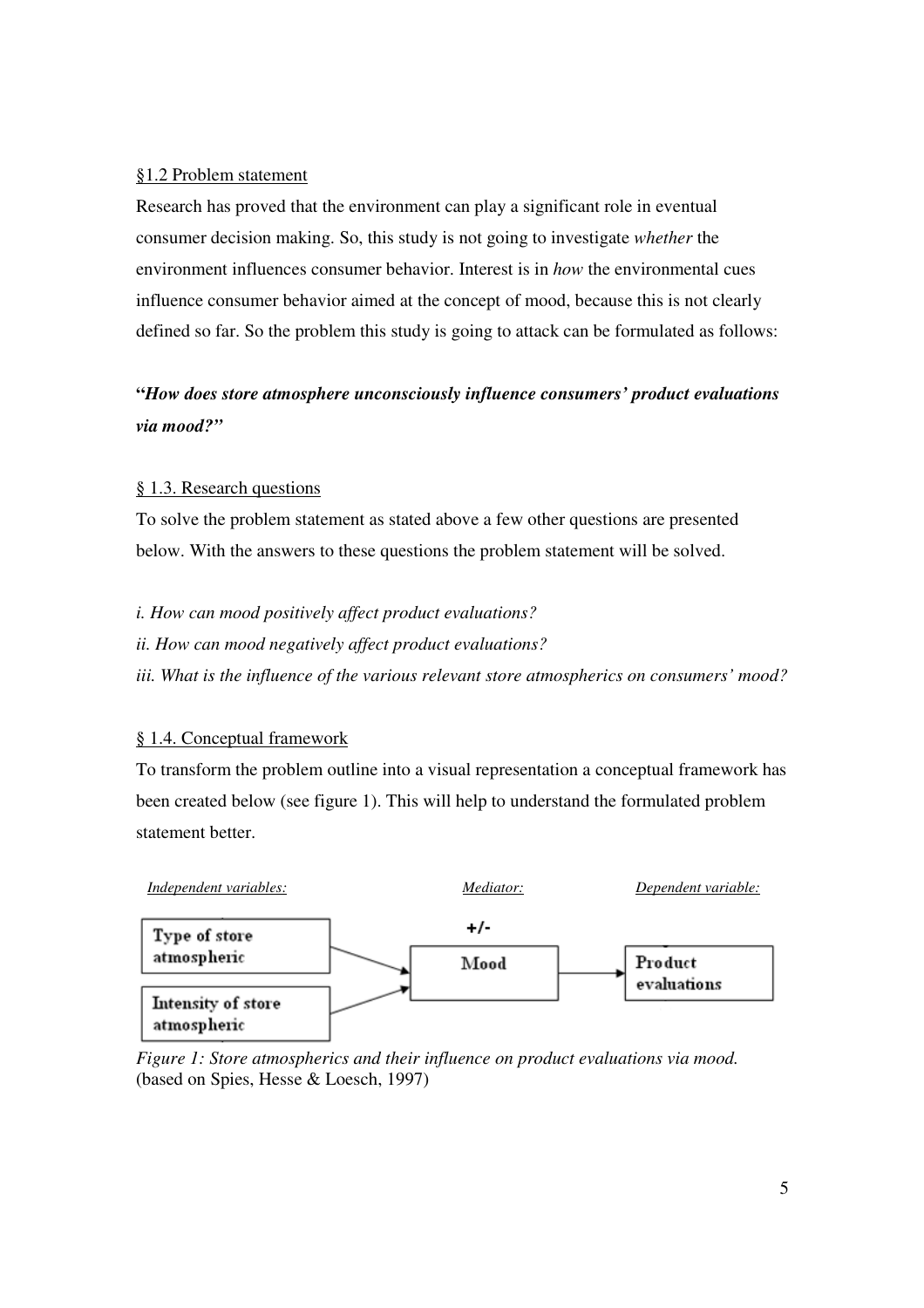#### § 1.4.1. Defining the variables

# *Independent variables: Type of store atmospheric*

One of the independent variables in this framework is the type of store atmospheric. In light of this study the concept of store atmosphere in general can be defined as: "the effort to design buying environments to produce specific emotional effects in the buyer that enhance his purchase probability" (Kotler, 1973-1974).

 In this study two important store atmospherics are being used as a way to describe the total store atmosphere. These two store atmospherics are music and color and lighting.

 Each atmospheric then has got different types; for music one could think of the different music styles available, for instance pop versus classical music. The type of color can easily be seen as the distinction between different colors: red, blue, orange, etcetera.

### *Independent variables: Intensity of store atmospheric*

The second independent variable is the intensity of the different store atmospherics. The intensity of music in this thesis refers to the volume of the music being played (hard versus low) and to pace or the amount of beats per minute (many versus few beats) (Milliman, 1982 & 1986).

 Intensity of color and lighting can be seen as the brightness (low versus high) of present colors and lights. Low intensity of color and lighting means soft colors and weak lighting while a high intensity obviously refers to a sharp and bright color/light. This study looks at the effects of these fluctuations in intensity on consumers' mood.

#### *Mediator: Mood*

The mediator in the conceptual framework is mood. This thesis suggests that mood has a mediating effect on the relation between (type and intensity of) store atmospherics and eventual product evaluations. Mood is a sort of intervening variable.

 Several scientists in the area of mood have defined the concept of mood. Pribram (1970) for example argued that "moods monitor and reflect our appraisal of our life circumstances". Denzin (1984) described moods as "emotional states of mind that transcend specific situational experiences". A more recent definition is given by Gnoth,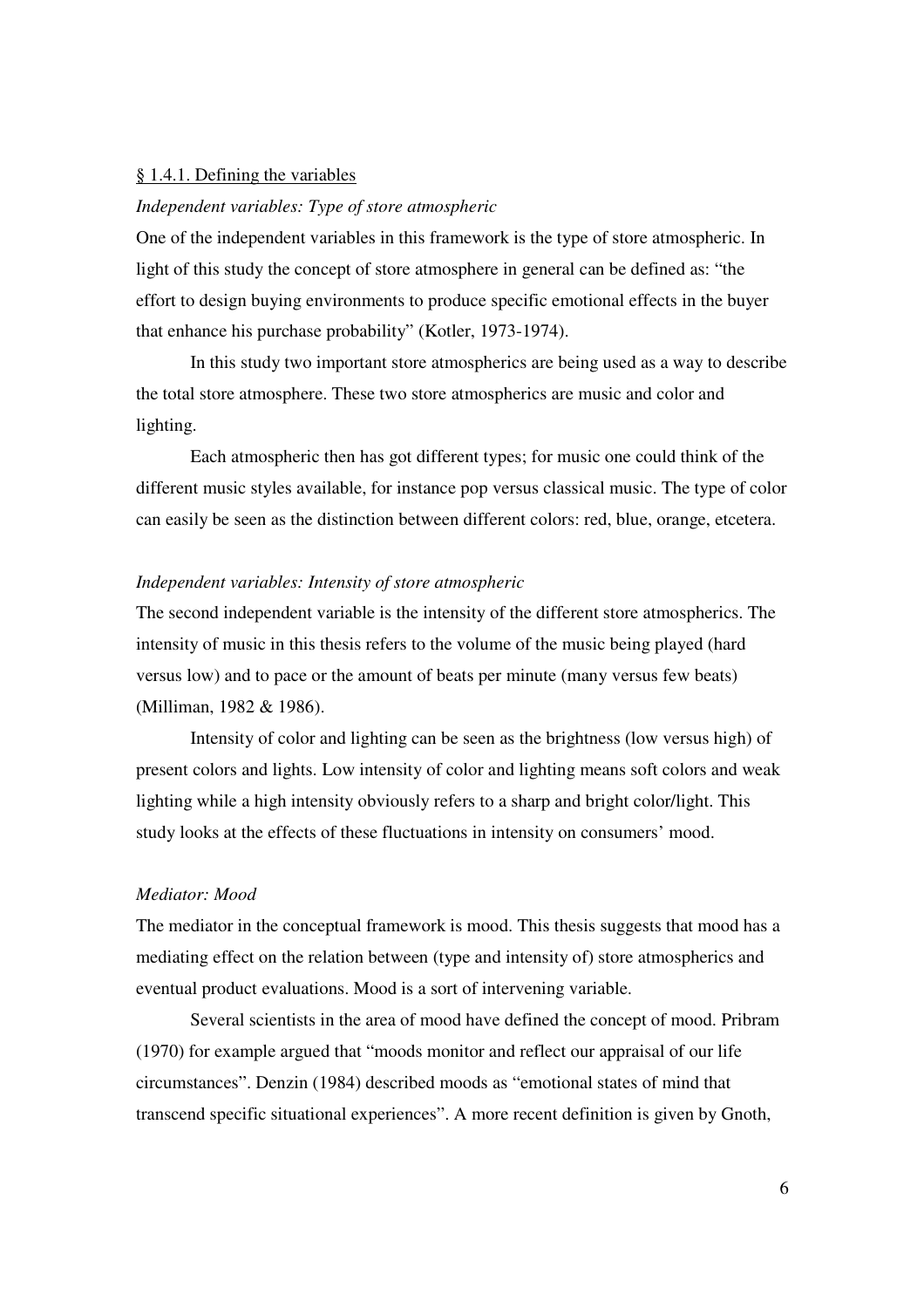Zins, Lengmueller & Boshoff (1999): "Moods are complex affective states without a specific target, that are pervasive in their effect. In other words, moods are both states and responses to previous experiences that affect future behavior and experiences." In this thesis mood can be seen as the last description.

 Besides this description of mood, the mediator can be divided into positive and negative moods. Examples of positive moods include concepts as pleasantness and happiness; negative moods on the other hand include concepts as anxiety and anger. In chapter 2 the concept of mood will extensively be discussed.

#### *Dependent variable: Product evaluations*

Store atmosphere influences eventual consumers' product evaluations. Product evaluations in this study can be defined as: "consumers' information processing of a product and its characteristics" (Bargh, 2002). The variables that determine total store atmosphere can have a positive or negative effect on product evaluations (see figure 1, page 5). The interest of this study is on the differences in effects on overall product evaluations by consumers. So, consumers' product evaluations is the most important dependent variable of the research.

# § 1.5. Relevance

There has been done a lot of research on the effect of store atmosphere on consumer behavior. Still there are lots of questions and irregularities concerning this subject matter, both from an academic and managerial point of view.

# § 1.5.1. Academic relevance

Till now, most researches on environmental influences on consumer behavior focused on one specific subtopic. Chebat and Michon (2003) and Spangenberg, Crowley and Henderson (1996) for example have mainly focused on the influences of scent on consumer product evaluations, while Babin et al (2003) and Areni and Kim (1994) for example have pointed their research at the effects of color and lighting on consumer behavior. Other researches only looked at the musical effects on eventual product decisions by consumers (North, Hargreaves & McKendrick, 2000; North & Hargreaves,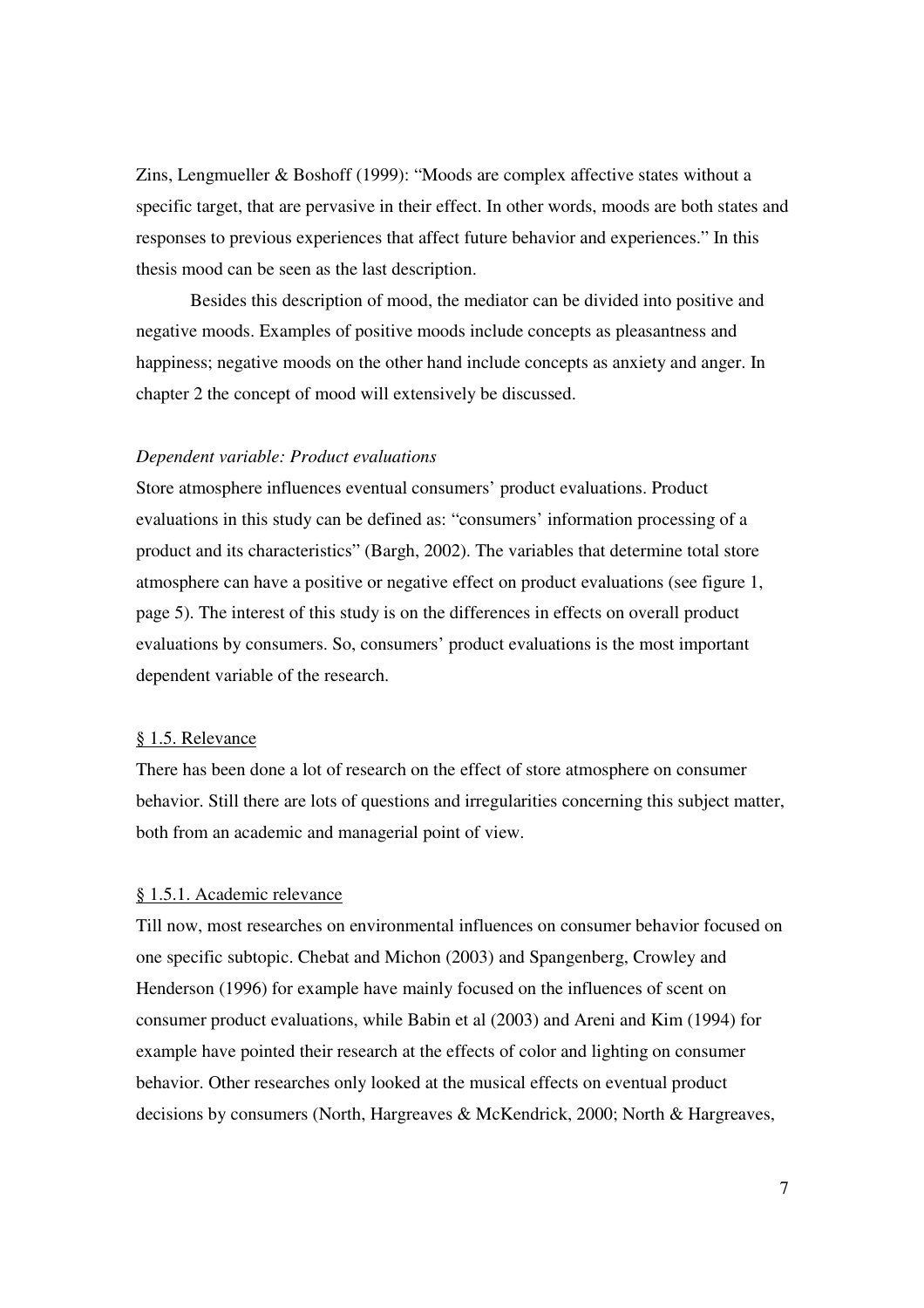1997 and 1998; North, MacKenzie, Law & Hargreaves, 2004). This research is *not* going to focus on a single environmental effect on product evaluations of consumers. In the research two subtopics of environmental influences will be presented by means of a structured and clear overview. No study has provided an integrated research of various environmental influences thus far.

 Besides the presentation of three environmental cues this study is going to provide an insight in the effects of positive versus negative mood on product evaluations. The store atmosphere can influence consumers' unconscious way of thinking (Spies et al, 1997). Store atmosphere can increase or decrease consumers' mood. The aim of this research is to define what factors exactly create positive (negative) mood changes. The focus is on two factors, namely type and intensity of the store atmospheric. The results will be presented in an integrated overview.

# § 1.5.2. Managerial relevance

Investigations have proven that consumers react in a certain way towards store atmosphere. So, the effect of atmosphere on consumers is recognized by managers (Bitner, 1992). Marketing managers continually try to influence environmental characteristics to optimize purchasing behavior of consumers. However, frequently the impact of these environmental cues is not fully understood (Bitner, 1992). They often do not know what the exact effect will be on consumers' mood and their product evaluations.

 Besides, they often do not know *how* to best change and influence the store atmospherics. Interesting for them would be to know the exact ways to improve the effects of music style and volume and the difference in color in an environment for example.

 This study is going to provide marketing managers with more insight in these fields. After this research they should be able to make better decisions on how to unconsciously influence product evaluations of consumers by means of changing store atmospherics.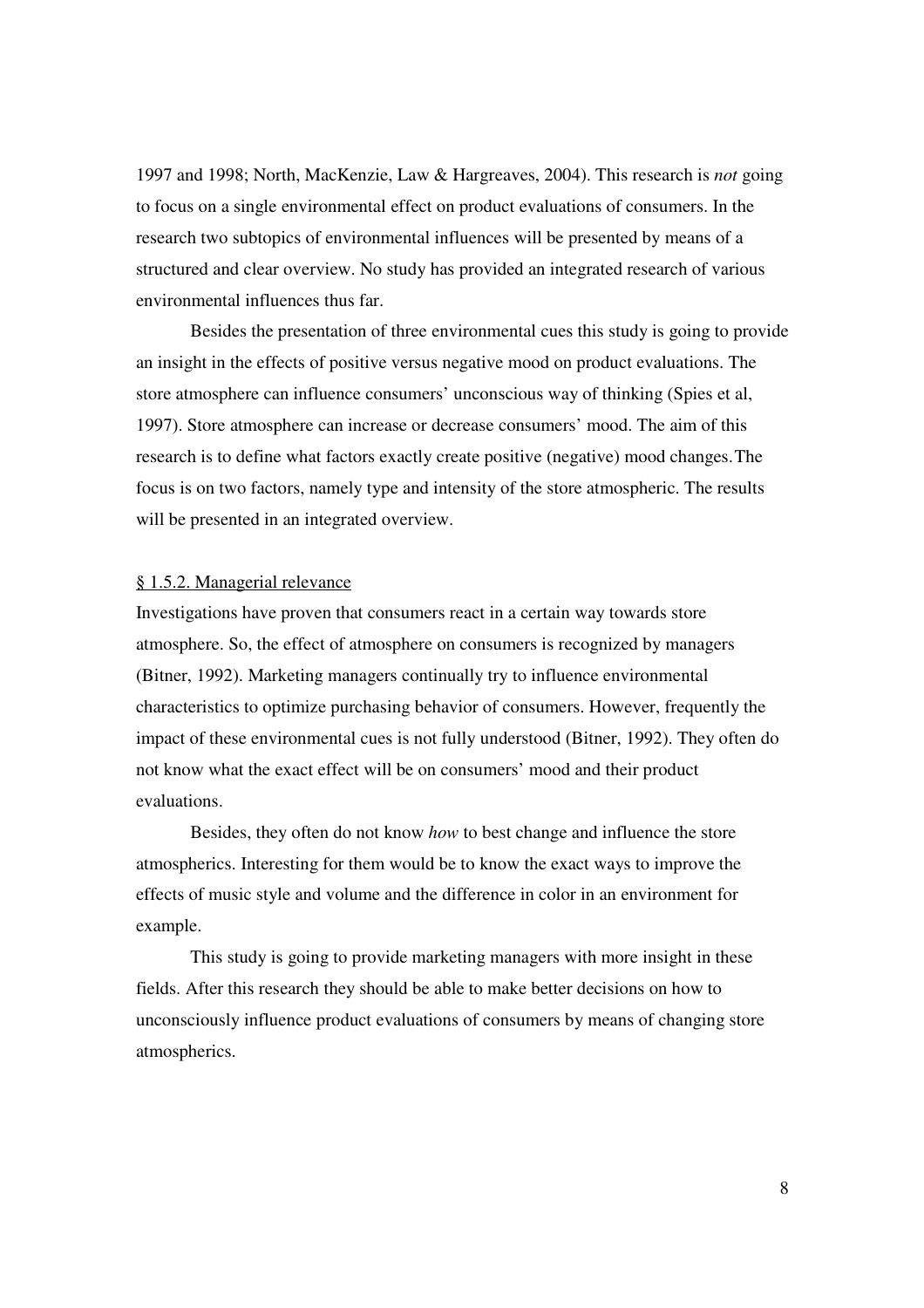#### § 1.6. Thesis structure

In this chapter the background of the problem together with the problem statement and its research questions have been introduced. Besides, the conceptual framework has been presented before the various factors have been shortly defined. This chapter also includes the managerial and academic relevance.

 This thesis continues by treating the subjects of the research questions in a sequential way. In chapter 2 research questions one and two about the positive and negative effects of mood on product evaluations, will be described.

 A distinction between two different atmospherics has been made and a clear overview of every single cue will be presented in the chapters 3 and 4. In these chapters the focus will be on the type and intensity of the environmental cues in combination with their contribution to positive and negative moods. This outline should give some clearance to all research questions, but in particular to research question three.

 In chapter 5 the conclusions of the findings regarding the research questions will be presented. The problem statement will be answered through discussing the results of the research. After that we will take a critical look at the approach of the thesis in the discussion. Therefore, managerial implications of the research will be presented. Finally, recommendations for future research on this topic will be given.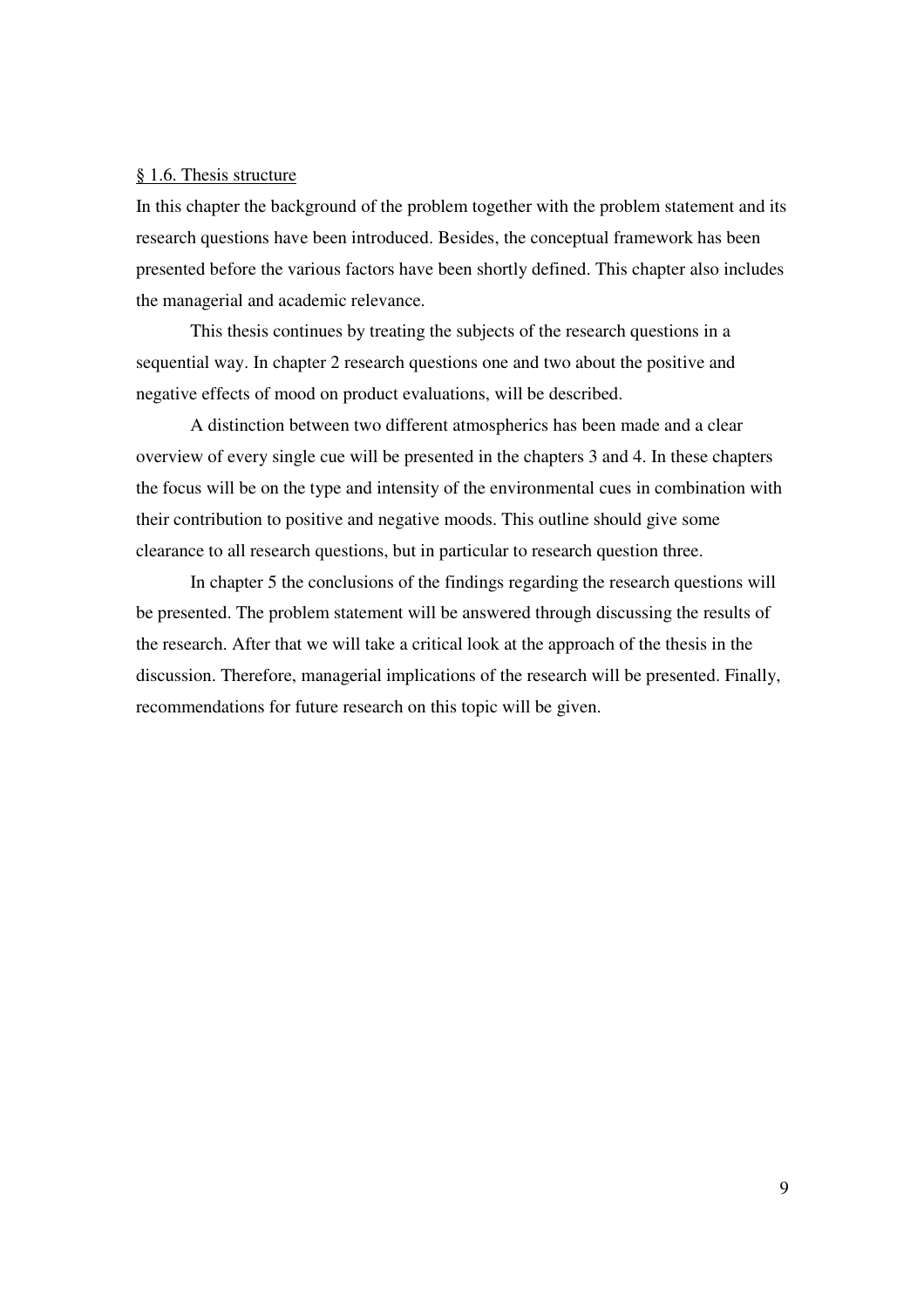#### **Chapter 2: Mood: Positive versus negative**

In this chapter the distinction between positive and negative mood will be explained, so that in the coming chapters about the store atmospherics it is clear what the concept of mood is about. The main questions in this chapter are: *How can mood positively affect product evaluations?* and *How can mood negatively affect product evaluations?*. Firstly, a general description about the influence of mood on product evaluations will be given. In this part two previous experiments on the topic of mood and consumer behavior will be introduced. Secondly, the obtained knowledge will be applied to positive mood compared with negative mood.

#### § 2.1. The effect of mood on product evaluations

Mood is a mediating factor between environmental cues and consumer behavior. Environmental cues have a significant effect on respondents' pleasure, arousal and willingness to buy (Mehrabian & Russel, 1974; Chebat & Michon, 2003). So, overall mood responds to environmental characteristics in a commercial environment.

 Spies and his colleagues (1997) have done an interesting experiment on the effects of mood on consumers' product evaluations. They compared consumer satisfaction between two stores of the same furnishing company with a completely comparable assortment, quality and price. The investigated consumers were also completely comparable on their sexes, age, income, number of persons living in the household, number of accompanying adults and number of accompanying children. They investigated the responses of a sample, consisting of 76 consumers per store, in one week (Monday to Friday). The consumers were questioned three times during their shopping period in the store; in the entrance area, after they had left the exhibition area and after they had passed the cash-deck (Spies et al, 1997).

 The aim of the research was to examine the influence of mood on seven specific variables (see figure 2). These variables were: *liking of the exhibition, satisfaction with shopping, intent to return, time exhibition, time self-service, money spent on the whole*  and *money spent for spontaneous purchase.* They assumed that a pleasant store environment improves customers' liking and satisfaction of the products via positive mood (Spies et al, 1997). Store A, which was recently renovated, was considered to be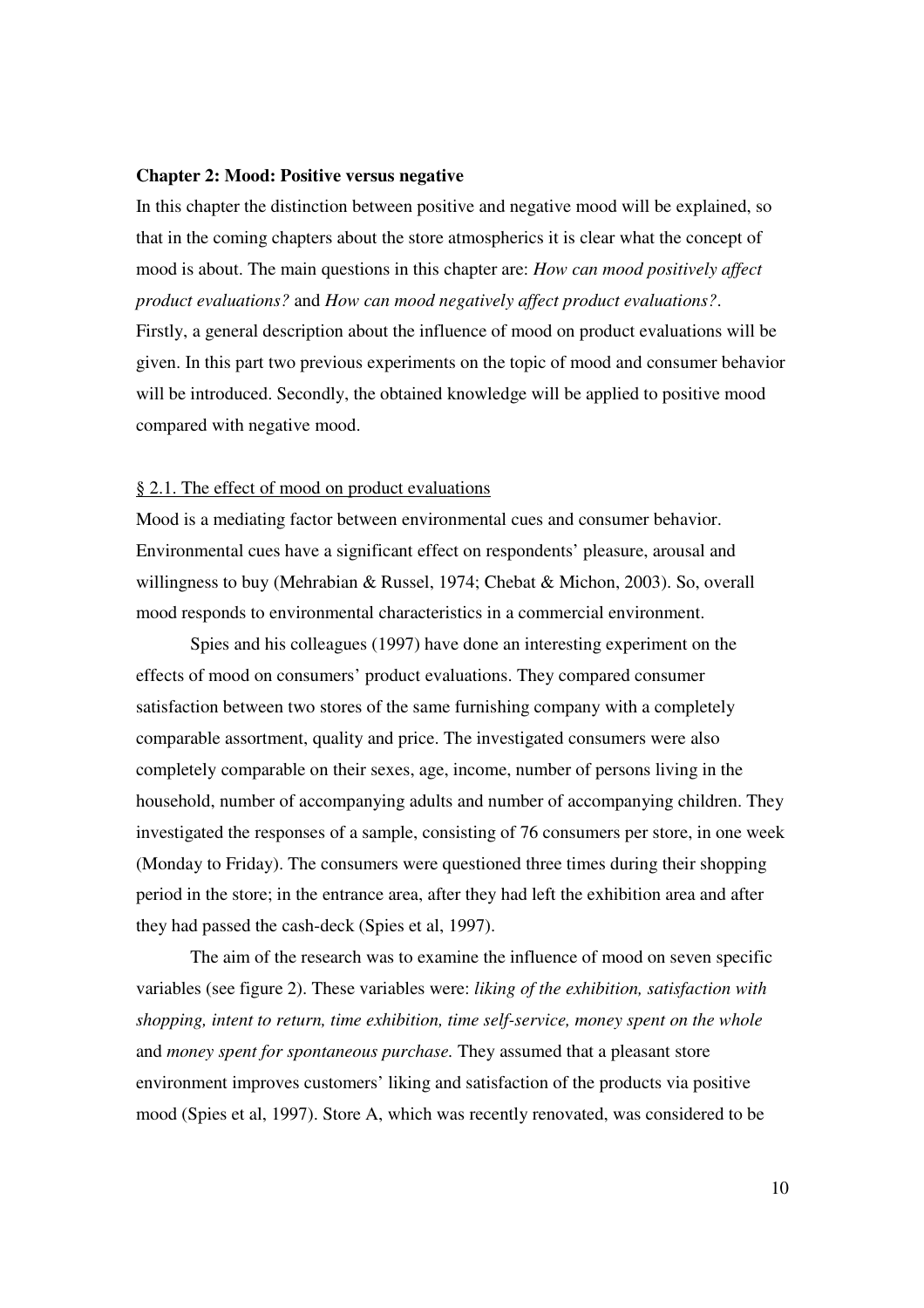more pleasant compared to Store B, which showed many signs of deterioration. Lighting, brightness and colors were considered to be important factors influencing customer perception of the store environment in this research (Buckley, 1987; Spies et al, 1997).

 From previous researches they assumed that perceptions of store environment are positively linearly related to mood (Kroeber-Riehl, 1984; Cohen, 1990; Spies et al, 1997). This would indicate that positive (negative) store atmospherics increase (decrease) consumers' mood. Mood, on its turn, was assumed to be positively linearly related to the seven variables as presented in figure 2 (Spies et al, 1997).



*Figure 2: Positive reinforcing influences of mood (a fat line indicates a positive linear relation between two variables)* (based on Spies et al, 1997)

As one looks at the model in figure 2 one can see that only five of the seven variables are positively linearly related to mood, based on the results from the experiment done by Spies and his colleagues (1997). Their outcomes of the experiment suggested that two of the seven variables are not influenced by mood at all, namely *the intent to return* and *money spent on the whole.* Most interesting for this thesis is the actual contribution of the research done by Spies et al (1997) of course. The scientists concluded that there is a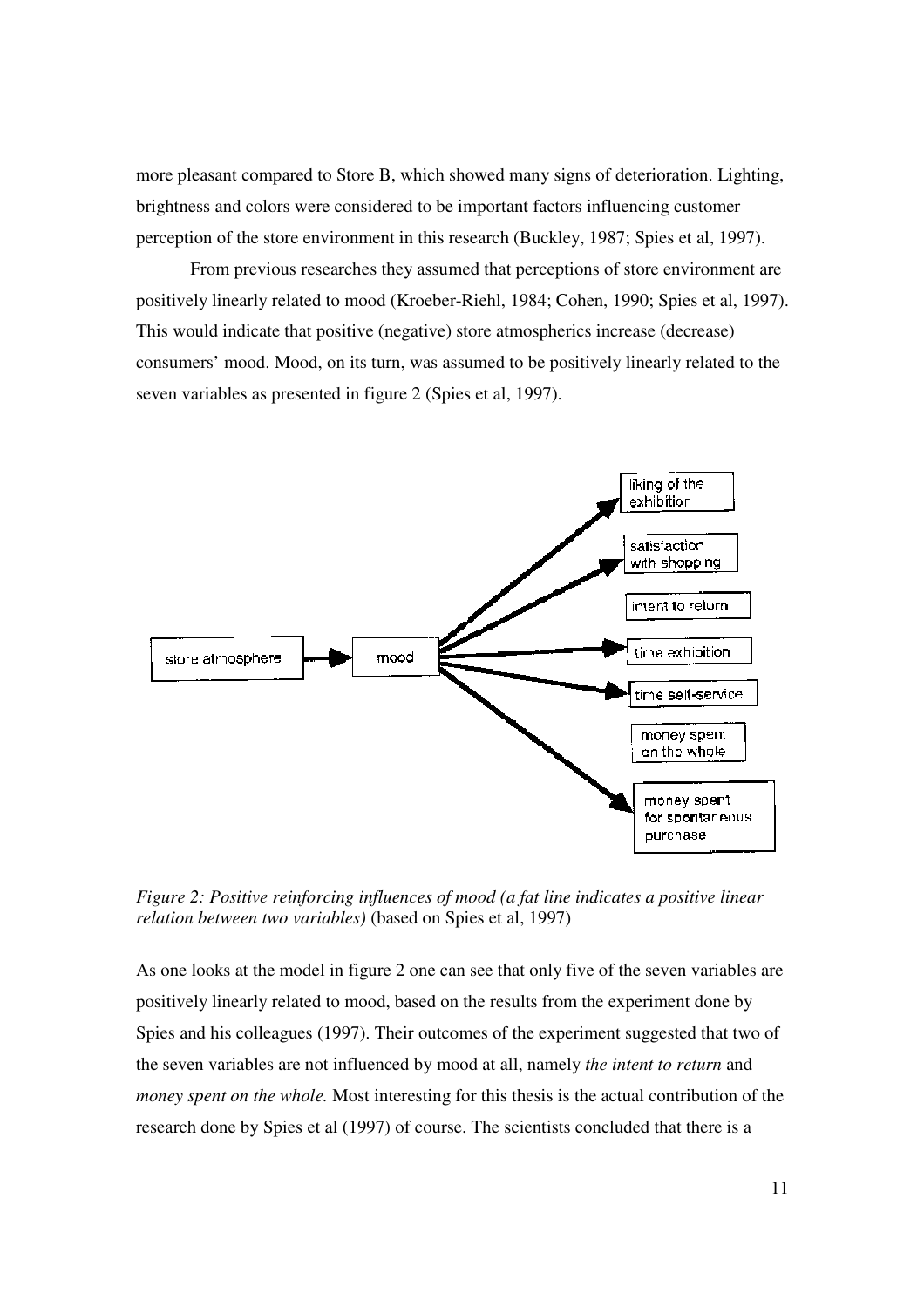strong positive relation between the variables *liking of the exhibition* and *satisfaction with shopping* (figure 2) and the evaluation of products by consumers (the most important dependent variable of the current thesis). Thus, according to the research of Spies and his colleagues (1997) there is a causal relation between store atmosphere, mood and product evaluations. Store atmosphere is positively related to mood. Mood, in turn, is positively related to consumers' perceptions about products, because mood influences several important determinants of product evaluations.

 According to a similar earlier research done by Bitner in 1992, customers respond emotionally to the environment. Mood is an internal customer response to the atmosphere of the store and it influences eventual customer behavior. That research came to comparable results as the study of Spies et al (1997). However, the most remarkable difference is that, as opposite to those results, Bitner's study argues that there is a positive linear relation between mood and *intent to return* and *money spent on the whole* (figure 2)*.* Despite of the differences in the outcomes between the researches of Bitner (1992) and Spies et al (1997), they both agree on the theorem that mood is positively related to eventual product evaluations.

# § 2.2. Positive versus negative mood

From the obtained knowledge of paragraph 2.1 we can state that mood is positively linearly related to product evaluations. The question in the current paragraph is how store atmosphere can lead to positive (negative) product evaluations. The aim is to find out whether positive (negative) mood directly leads to positive (negative) product evaluations.

Mood is not a concept on itself. It is a collection of several determinants of mood. Easylistening music, delicate colors and lightings and a smooth scent often give people a relaxing feeling for example. However, there are a lot of other stimulating environmental characteristics as well. These characteristics determine the perceptions customers have of an environment. Marketers can influence these perceptions by influencing the environment. By optimizing the consumers' perceptions, they immediately increase one's mood. However, it is important to know for a marketer that the expectations an individual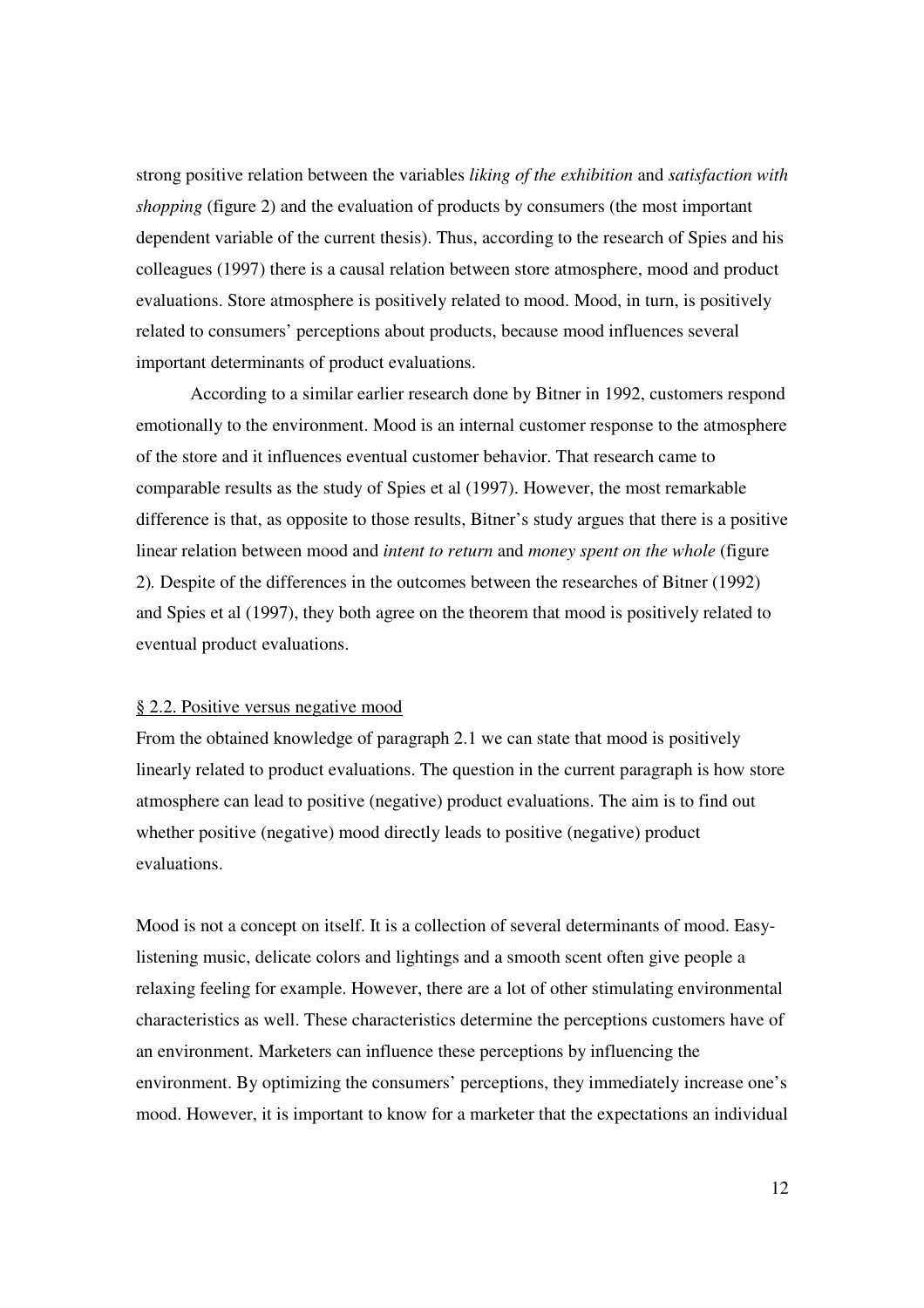has towards an environment also determines one's mood and consequently the way the individual is going to respond to the environment. "When expectations are negatively disconfirmed, the person is likely to dislike the place." (Bitner, 1992). The opposite is also true of course.

 Obermiller and Bitner (1984) showed that respondents who viewed retail products in an emotionally pleasing environment evaluated products more positively than subjects who viewed the same products in an unpleasant environment because mood was positively being influenced by the environment (Spangenberg et al, 1996; Chebat & Michon, 2003).

 The combination of the feelings that leads to positive mood eventually results in better product evaluations by consumers. Donovan & Rossiter (1982), two researchers on the topic of mood, also concluded from their study that good product evaluations are very dependent on positive moods of consumers. They found that positive feelings are comparable to positive moods.

 Negative moods on the other hand, are the opposite of positive moods. Some studies on negative moods have come to remarkable conclusions however. At first, if a consumer is in a state of depression (negative mood) one should assume that the consumer does not like to do shopping. Rippere (1977) did a research on this topic and the results of the survey showed that consumers more often go shopping in these circumstances. Products on the other hand, were not evaluated better in these situations of depression.

 Parker & Brown (1982) did research on the same area and concluded that negative moods often lead to more shopping as well. This as a result of finding some distraction (Parker & Brown, 1982). Consumers in negative moods often shop longer and spend more money on themselves according to their research. Product evaluations again were less positive than with consumers in a positive mood. Heeler & Berneman (1986) agreed upon the statement that negative moods often result in more shopping. Shopping then is used by consumers to compensate for negative moods. However, they did not find a reinforcing relation between negative moods and less positive product evaluations, because shopping was used as compensation for their negative feelings (Heeler & Berneman, 1986).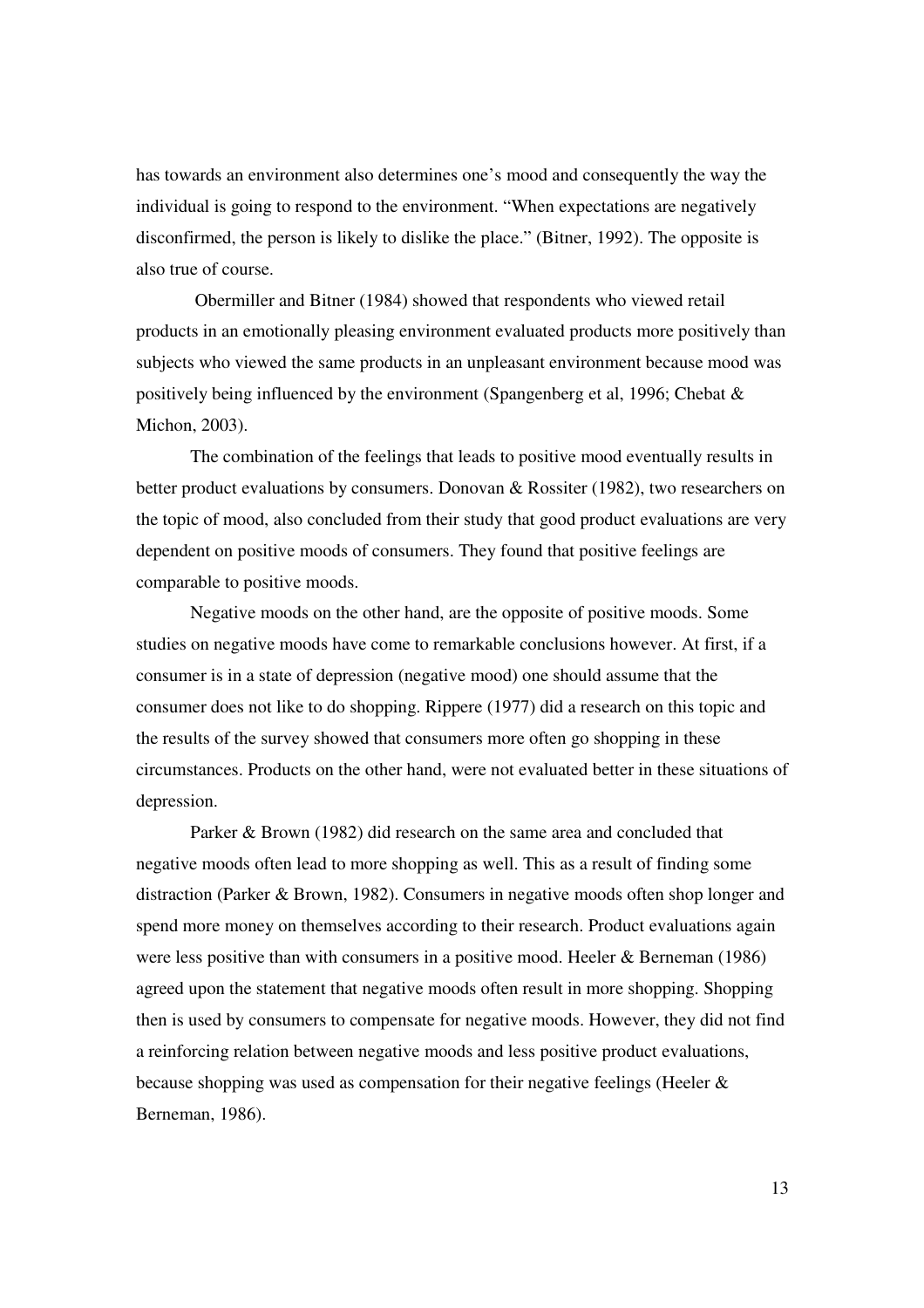Two researchers who did find a strong relation between negative moods and product choice and evaluations are Gardner & Hill (1988). They discovered that negative-mood subjects are more likely to choose more informational brands and evaluate these brands better than positive-mood subjects do (Gardner & Hill, 1988; Luomala & Laaksonen, 2000). Besides, these negative-mood consumers who used more informational brands had more positive post-processing mood than those negative-mood consumers who used different brands.

 Luomala & Laaksonen (1995) also did specific research on consumption-related activities. In that study they concluded that consumers commonly bought something special for oneself when one was in a negative mood. Examples of the products they bought were cosmetics, candies, chocolate and clothes. Remarkable was that these consumers evaluated those specific products relatively positive in comparison to other products in that situation (Luomala & Laaksonen, 1995).

# § 2.3. Results

The aim of this chapter was to determine the influence of mood on product evaluations via positive and negative scenarios. Many researches have proven that mood has a significant influence on eventual product evaluations. However, there were lots of contradictory findings thus far. Almost all researches indicate that positive moods have a positive effect on consumers' perceptions of products. Till now, there has been more discussion on the effect of negative moods on product evaluations. Early researches often assumed that there was a positive linear relation between negative moods and product evaluations only (Rippere, 1977; Parker & Brown, 1982). Through time there became more awareness of the assumption that negative moods could lead to positive product evaluations as well (Heeler & Berneman, 1986; Gardner & Hill, 1988; Luomala & Laaksonen, 1995; Luomala & Laaksonen, 2000). So, from this chapter we can conclude that mood is not always positively linearly related to product evaluations.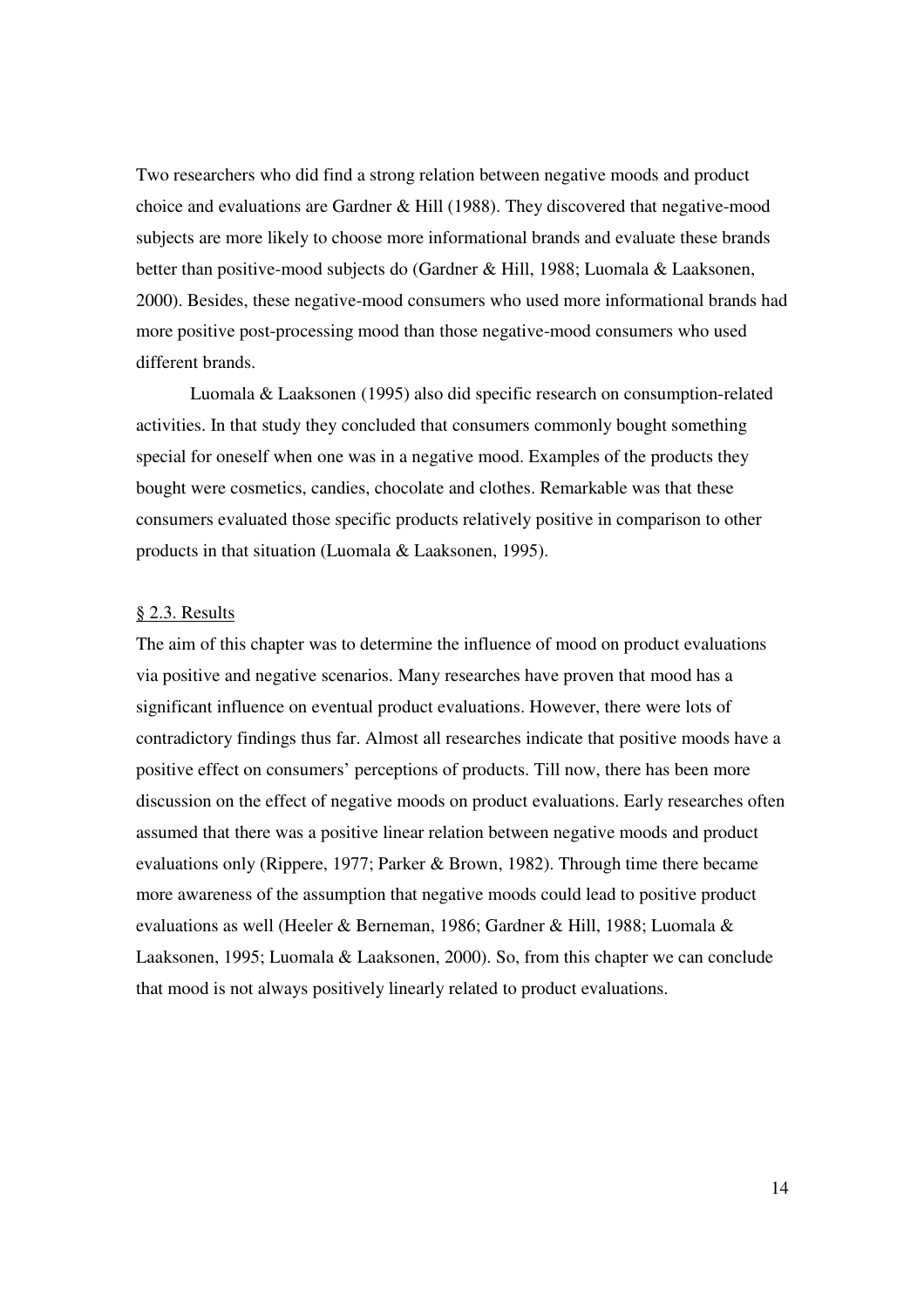#### **Chapter 3: Music**

In many situations there has been taken a look at the effect of music on consumer behavior. But what are the elements within music as an environmental cue that could affect consumer behavior? A distinction between type and intensity of music has been made. Further on, the effects of type and intensity have been separated into effects on positive moods and negative moods. The research question belonging to this chapter is: *What is the influence of the various relevant store atmospherics on consumers' mood?* 

#### § 3.1. Type

Type of music refers to the different styles that are present in this phenomenon. North  $\&$ Hargreaves (1998, 2000) did research on the effect of different music styles in cafeterias and banking halls and came to the conclusion that "different music styles had different effects on the perceived characteristics of the cafeteria" (North & Hargreaves, 1998). Banking halls just as cafeterias were influenced by the music style as well. Firstly, we will take a look at the types of music that lead to positive moods. Secondly, the effects of music on negative moods will be discussed.

# *Positive types of music*

Remarkable findings from the research done by North & Hargreaves in 1998 were: "When classical music was played, the cafeteria was perceived as elegant; when easylistening music was played, the cafeteria was perceived as dignified/elegant." (North & Hargreaves, 1998). These results seem to conclude quite obviously that positive styles of music have strong influences on consumers' mood. It suggests that consumer behavior is influenced by the style of music that is being played within the environment. However, this study was conducted among a group of students, which may indicate that it would not be representative for the general consumers.

 Though, North & Hargreaves (2000) conducted another study concerning different music styles in a commercial environment: a banking hall. This environment probably gives a more representative view of the general consumer reaction to different music styles. 331 consumers were investigated (124 men, 207 women) in a bank in a city center of the United Kingdom. Surprisingly enough, this study came up with similar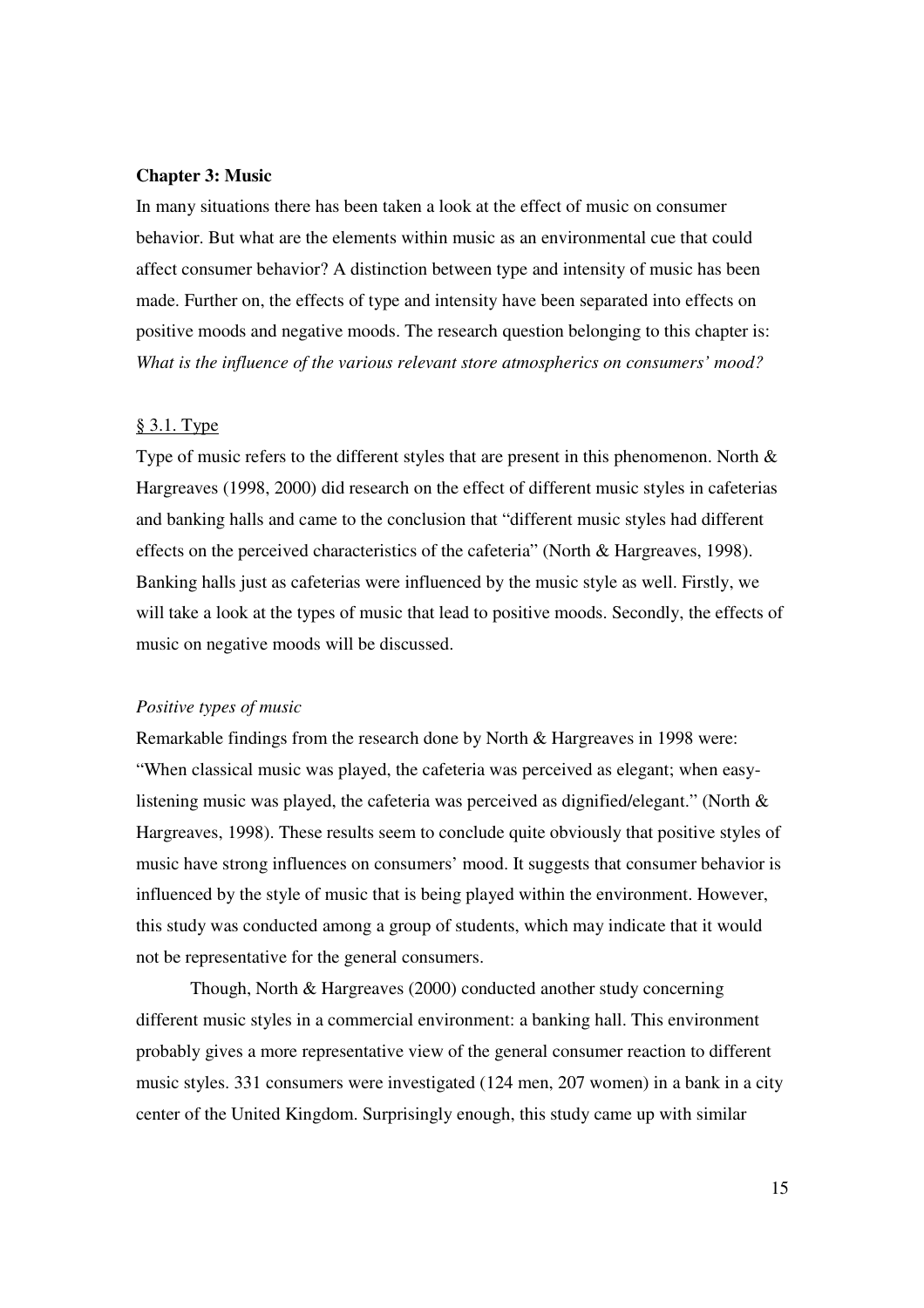results: the general consumer his perceptions on an environment are being influenced by the type of music being played in that specific environment. (North & Hargreaves, 2000).

 If no music is being played the consumer perceives the environmental characteristics as not being inspirational and dynamic at all. The consumers did not find the music aggressive either. From these results North & Hargreaves (2000) concluded that no music had few / a neutral influence on consumers' mood. Besides, consumers perceived the bank as very inspirational when classical music was played. This automatically increased consumers' mood, because the more that consumers liked the music, the more the banking hall was also perceived in this way. Consequently, consumers enjoyed being there, so that mood increased linearly (North & Hargreaves, 2000).

 Another research on the effect of music styles is the one of Areni & Kim (1993). They found that classical music reinforces consumers to buy a more expensive wine than top40 music does. The explanation of this event was based on the assumption that classical music positively influenced consumers' mood and subsequently their intention to buy a more expensive wine (Areni & Kim, 1993). This is a clear indication that music style directly influences consumers' product evaluations and eventual decision making.

# *Negative types of music*

Music styles can also negatively influence consumers' mood of course. Looking again at the study of North & Hargreaves (1998) one can see that several music styles have a bad influence on consumers' mood. In the cafeteria for example, pop music was perceived as upbeat and therefore aggressive. When easy listening or no music was played consumers were not inspired by it, because they did not find the music inspirational at all. These findings contradict with the findings about positive influences of music, because consumers perceived the environment as being elegant and restful when easy listening music was played, on the one hand. However, easy listening music did not inspire them on the other hand. From these results it can be concluded that different music styles can either positively and either negatively influence consumers' mood (North & Hargreaves, 1998).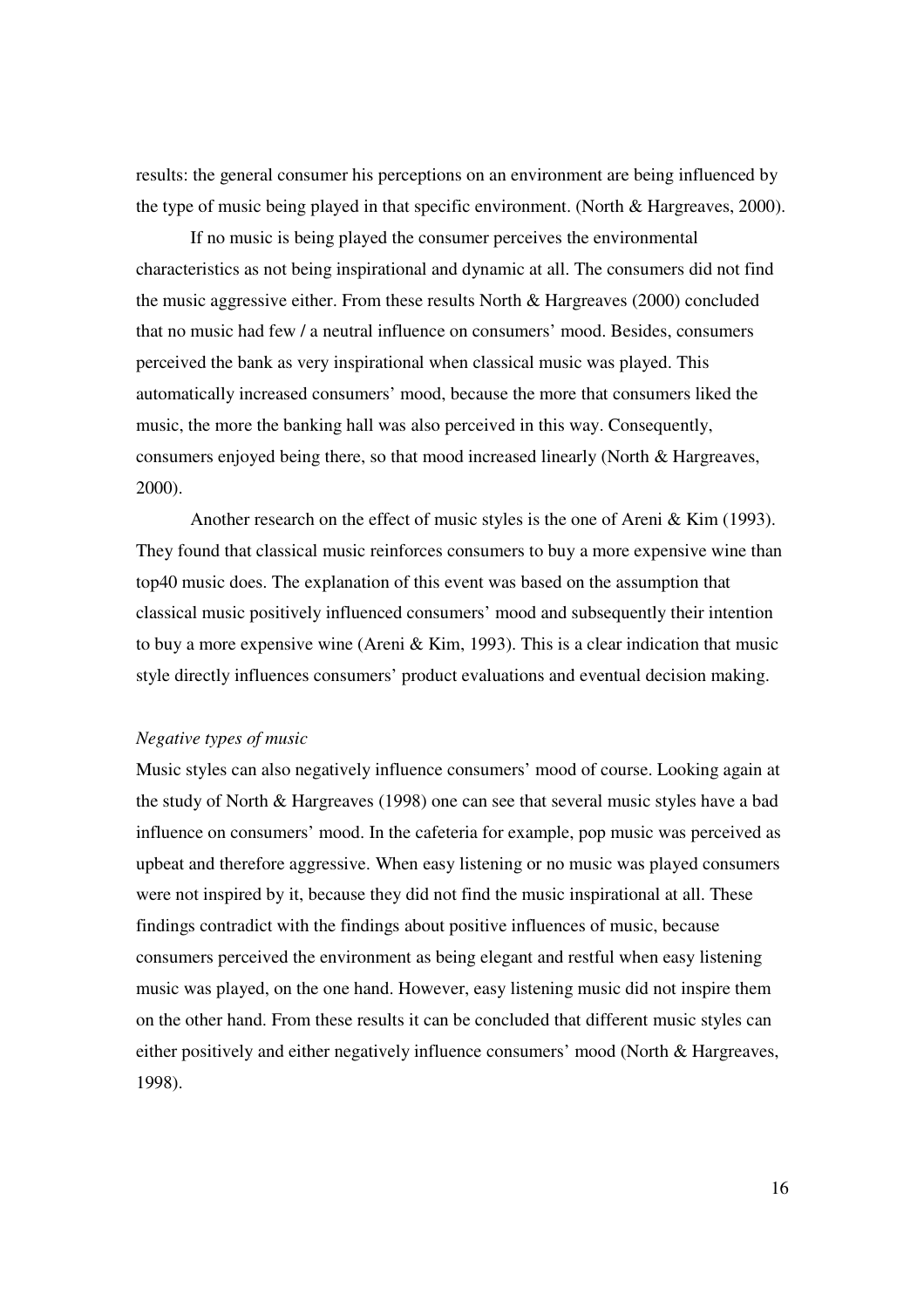Khalfa, Roy, Rainville, Dalla Bella & Peretz (2008) also discovered significant influences of music styles on consumers' mood. They made a clear distinction between happy and sad music. They found that sad music reduces blood pressure and heart rate. Therefore, sad music is seen as a significant determinant of negative mood. Sad songs and tunes directly temper one's mood, because consumers are being stimulated to think about sad events and circumstances (Khalfa et al, 2008).

#### § 3.2. Intensity

Intensity of the environmental cue music can be seen as the volume level and the amount of beats per minute (tempo). Volume level is another musical criterion than music style that can influence consumer behavior. North & Hargreaves (1998) noticed in their study that volume level also influences people's perception on the environment.

 Tempo of music also influences consumers' mood according to the outcomes of the research done by Khalfa and his colleagues (2008). How this is done will be examined in this paragraph.

#### § 3.2.1. Volume

North & Hargreaves (1998) did not only focus on style of music in their research. They also tried to look at the effects of volume on consumer behavior.

#### *Positive versus negative volume level*

This time music was being played in a cafeteria at a level which was considered as "sufficient to be heard clearly, while allowing dinners to talk over it." (North & Hargreaves, 1998). This volume level was regarded as to be pleasant in commercial environments. These pleasant feelings affected consumers' mood positively.

 Any higher volume level would be regarded as being more unpleasant dependent on the degree the volume level increases, immediately decreasing consumers' mood. The lower the volume level the more the environment would be perceived by consumers as an environment without music (North & Hargreaves, 1998). One can simply judge from self-experience that music should not be played too loud during conversations in a dining environment.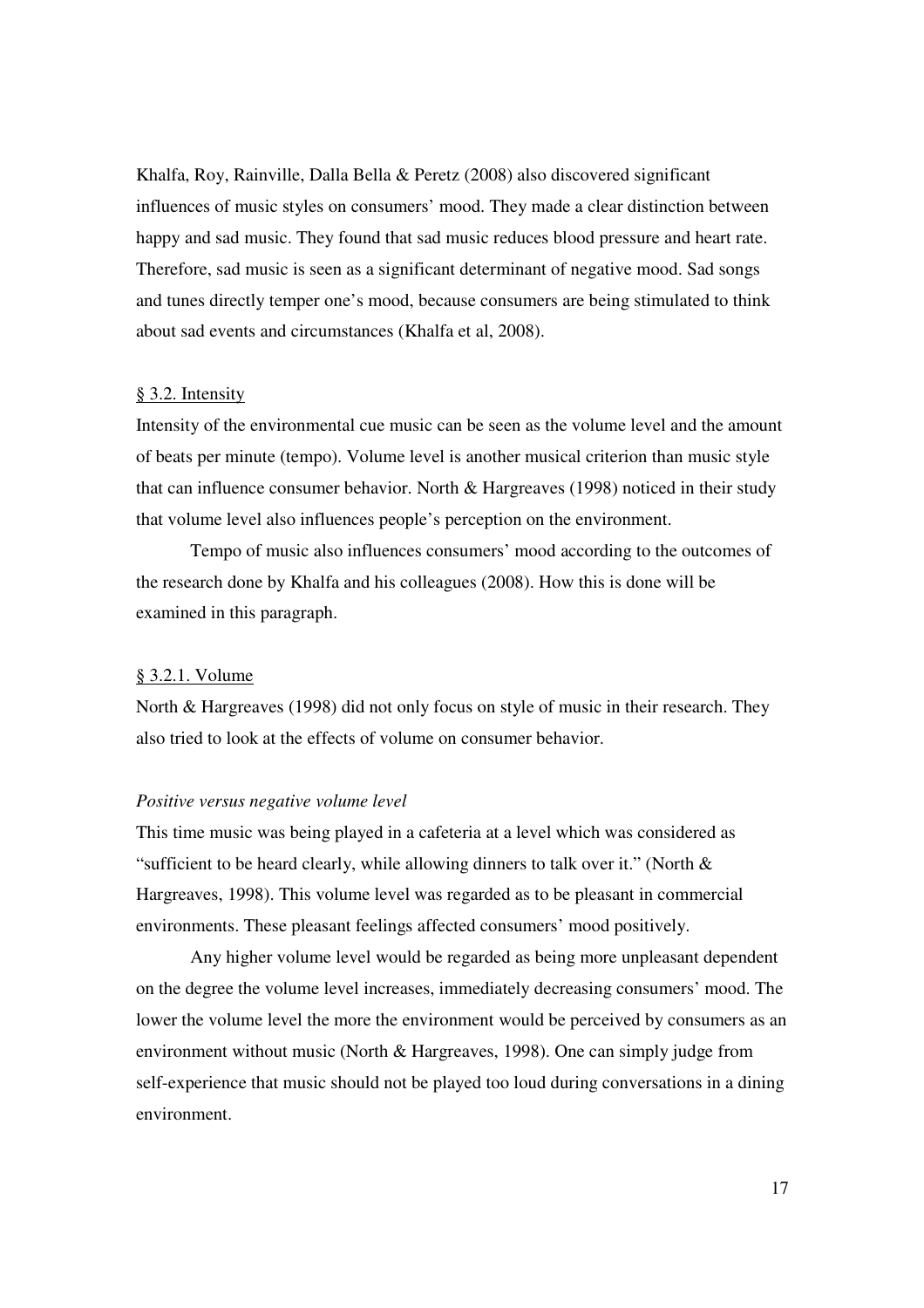In other catering establishments than dining environments loud music seems to be more appreciated; North et al (2000) discovered that in their research in a bar. They compared foreground music (80 decibel), background music (60 decibel) and silence. The results indicated that "the bar was perceived as least peaceful when foreground music was played, but that background music led to it being perceived as slightly more peaceful than when no music was played." (North et al, 2000).

 Further on, the research provided clear evidence that difference in the volume level of the music influenced customers' perceptions of the atmosphere of the bar. If these perceptions were positive the moods of the consumers increased linearly (North et al, 2000). Obviously, when we look at the results from the experiment in the bar and in the cafeteria, the volume level of music in commercial environments can influence consumers' perceptions about the environment and their moods significantly.

# § 3.2.2. Tempo

Besides the volume of music there is another musical influence on consumers' perceptions of the environment: pace (tempo of music). Milliman (1982 and 1986) has done some research on this aspect of music and found out that tempo of background music influences traffic flow and gross receipts within commercial environments.

#### *Positive versus negative tempo*

The higher the pace (thus the more stimulating the background music) the higher the traffic flow and gross receipts are and *mostly* the better the moods the consumers are in (Milliman, 1982 and 1986). A lower pace results in lower traffic flow and gross receipts and eventually it often results in sad feelings causing negative moods.

 Another research fits these findings relatively well. Khalfa, Peretz, Blondin & Manon (2002) discovered that low tempo of music leads to more negative mood changes. Slow beats per minute (or long-seconds duration) often evoke depressing and negative emotions, resulting in decreasing mood stages (Khalfa et al, 2002).

 In 2008 however, this research was extended by Khalfa and some colleagues; they did a research among 50 students without many knowledge on music. They were being exposed to slow tempo / rhythm music and high tempo / rhythm music; they discovered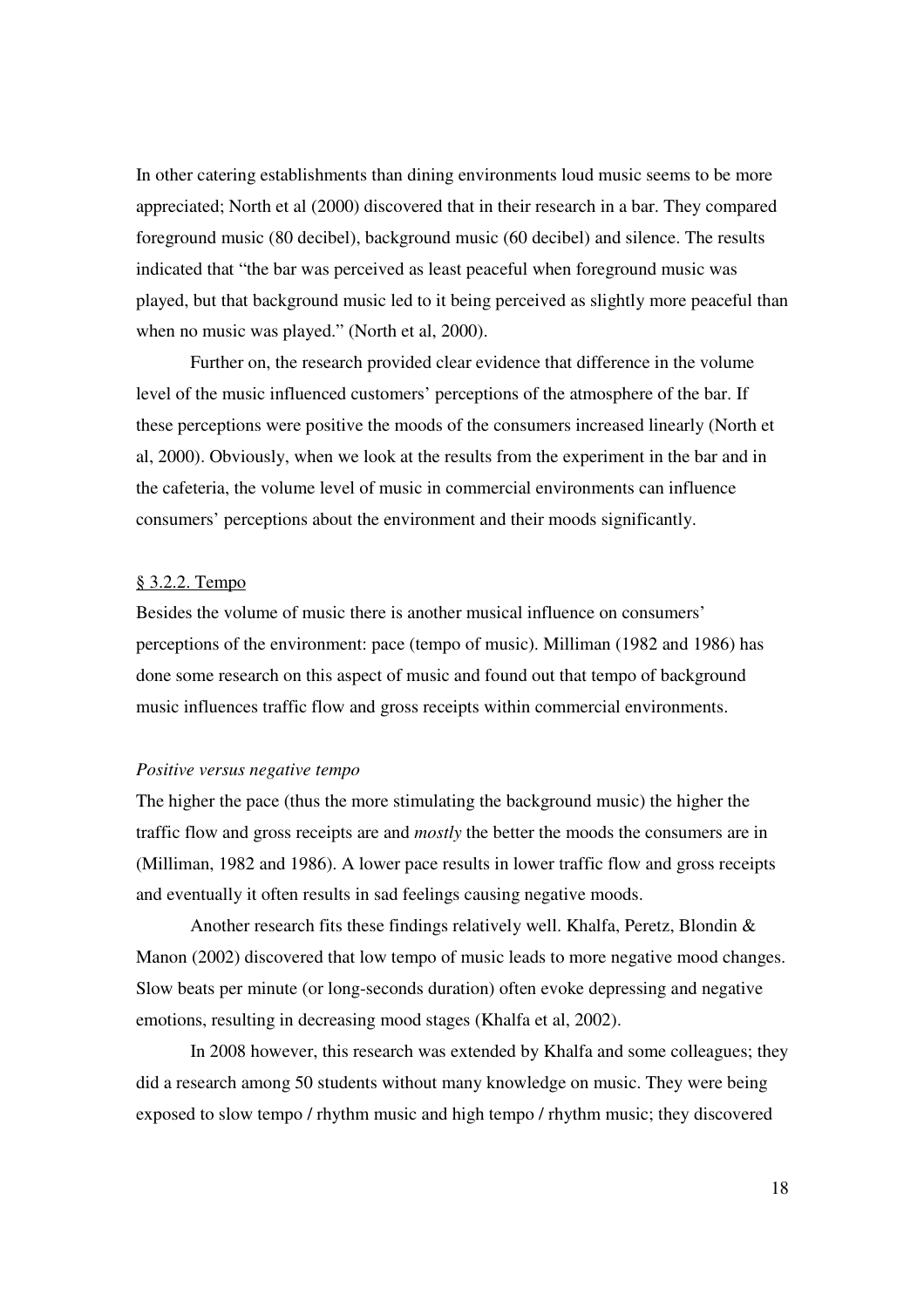that low (high) tempo did not influence mood significantly in comparison to sad melodies (Khalfa et al, 2008). This result was not in line with their expectations and hypotheses about the subject tempo.

# § 3.3. Results

This chapter gave an outline of the environmental cue music. The results indicate that the type of music just as the intensity of the music can have a significant influence on customers and their perceptions of store environment.

 North & Hargreaves (1998 and 2000) for example, showed that positive music styles (e.g. classical music) in commercial environments like cafeterias and banking halls increases consumers' mood. Besides some music styles can stimulate / inspire consumers behavior, which also leads to positive mood changes.

 It can also be concluded that some music styles, as easy listening music, can have both positive and negative effects on consumers' mood (North & Hargreaves, 1998). It can be seen as a both stimulating and elegant music style.

 Khalfa and her colleagues (2008) made a clear distinction between happy and sad music and concluded that sad music is an important determinant of negative mood.

 There is much more discussion on the effects of intensity of music on consumers' mood. The most important findings were that high and low volume levels can negatively influence consumers' mood. However, the effects of tempo of music on mood are not clearly defined thus far. The contradicting outcomes indicate that more research on this topic is desirable to verify the influence of tempo of music on consumers' mood.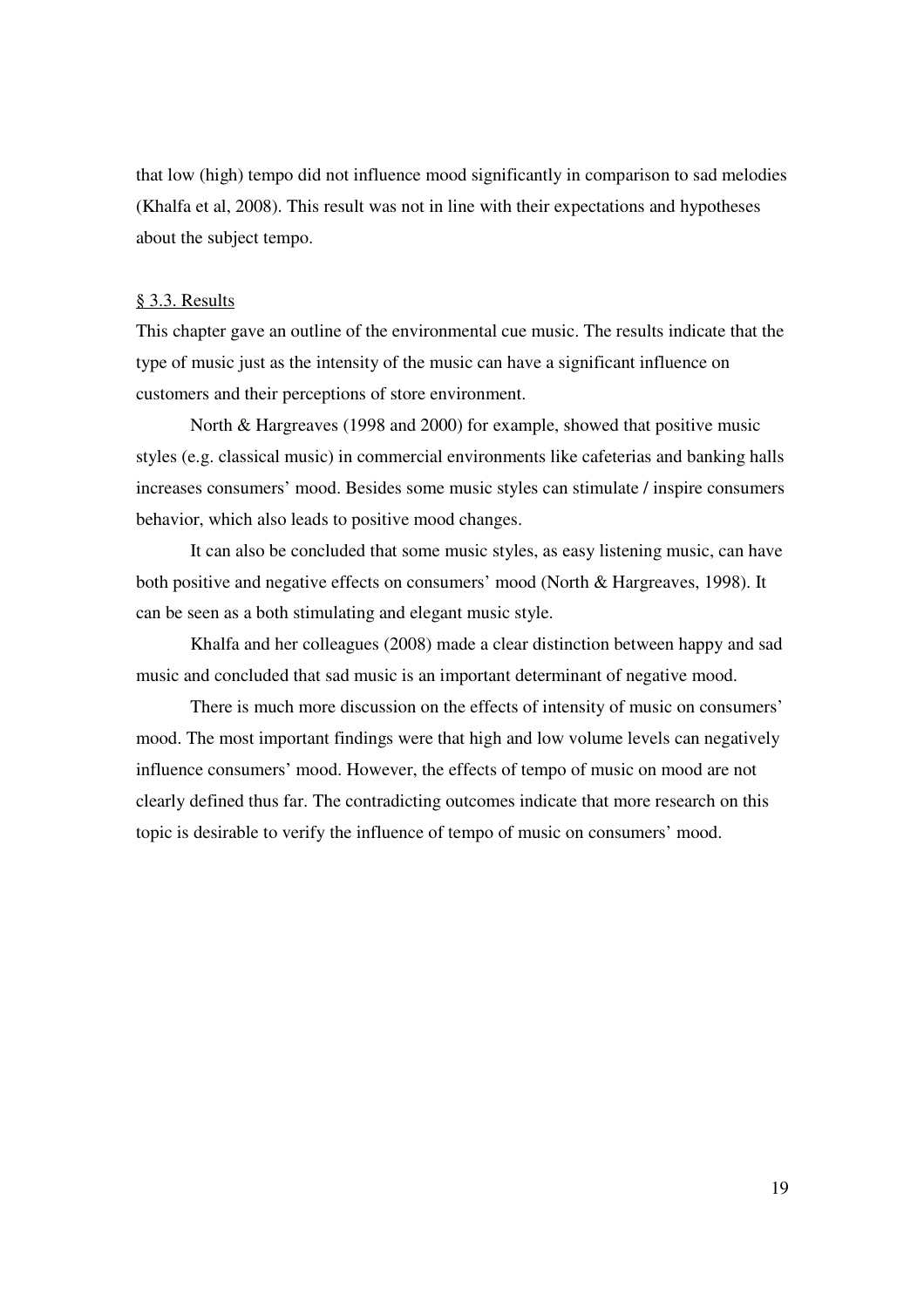# **Chapter 4: Color and lighting**

From a marketing perspective it is very interesting to examine the impact of color and lighting on consumer behavior. Marketing managers can use this information to influence consumers' perceptions of a certain environment to increase their moods. Just as in the previous chapter, the main research question in this section is: *What is the influence of the various relevant store atmospherics on consumers' mood?* 

# § 4.1. Type

In an effort to stimulate consumers' perceptions on environments color and light seem to be of significant importance according to several researches (Babin et al, 2003, Areni & Kim, 1994 and Crowley, 1993). Surprisingly little research addresses how a store's predominant color affects consumer reactions and subsequently their moods (Crowley, 1993). The following paragraph is on the effects of color and lighting on mood.

# *Positive versus negative color / lighting*

Color and light, just as music, affect human performance because they arouse consumer reactions according to Babin and his colleagues (2003). In their research on the influences of color and lighting on human performance Babin et al (2003) made a distinction between "cool" and "warm" colors, based upon the wavelength of the color's *hue* or *gradation*. Cool colors are associated with short wavelengths and violet is a typical cool color just like blue. These cool colors tend to increase consumers' feelings about a certain environment and increase their mood (Valdez & Mehrabian, 1994). Warm colors on the other hand are associated with long wavelengths and red and orange are typical colors for this category. Such warm colors seem to increase consumers' perceptions and mood much less than the cool colors do (Valdez & Mehrabian, 1994). Other experimental research suggested similar conclusions: cool-colored store environments are being preferred over warm-colored store environments by consumers (Belizzi, Crowley & Hasty, 1983). This research also showed that the choice for cool colors increases mood and improves product evaluations by consumers.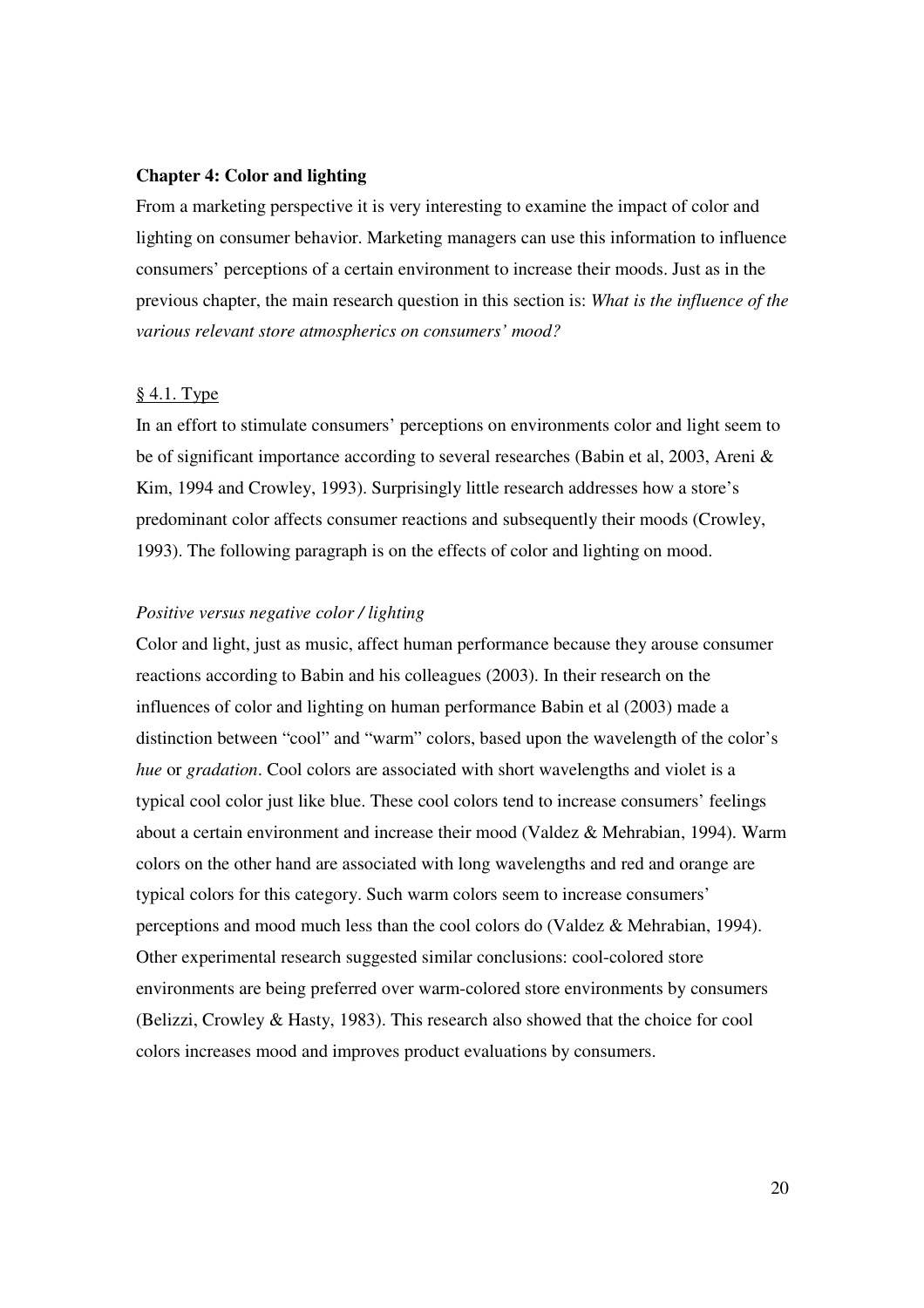In addition, experimental research using a hypothetical television purchase suggests that a blue background can decrease the likelihood of postponing purchase compared to a red background (Bellizi and Hite, 1992).

 Besides the separated effect of color or lighting on consumer behavior the combination of the two seem to have an important influence as well. Color may interact with other ambient characteristics and may alter consumer reactions to a store concept (Babin et al, 2003). For example: bright lights and warm colors are more consistent with a discount store concept, while the combination of soft lights and cool colors express the image of a prestige store concept (Baker, Grewal & Parasuraman, 1994, Bellizi & Hite, 1992). The reactions of consumers then will result in negative or positive mood. So, to improve mood of consumers through color and lighting one should use a combination of soft lights and cool colors, in the case of prestige stores.

 Often the effect of color or lighting on its own is being reinforced by the other effect. For example, if a consumer is in a commercial environment with a specific predominant color, the effect of lighting influences the perceptions of the consumer about the environment. A soft lighting effect will stimulate the feeling of being "relaxed", while a bright lighting effect will stimulate the feeling of "arousal" (Babin et al, 2003).

# § 4.2. Intensity

The intensity of lighting is another important phenomenon in the world of store atmospherics. Research on the effects of lighting on consumer behavior suggests that the use of soft versus bright lighting influences consumer mood.

# *Positive versus negative intensity*

Brighter lighting influenced shoppers to examine and handle more merchandise (Areni & Kim, 1994). Till 1994 there has been done little research on this topic, so the conclusions seem quite unfounded. However, the research done by Areni & Kim (1994) offered a better insight into the topic.

 Earlier research on lighting effects suggested that lighting is an extremely important determinant of the environment because "brightly lit rooms are more arousing than dimly lit ones" (Mehrabian, 1976). Arousal leads to more exposure to the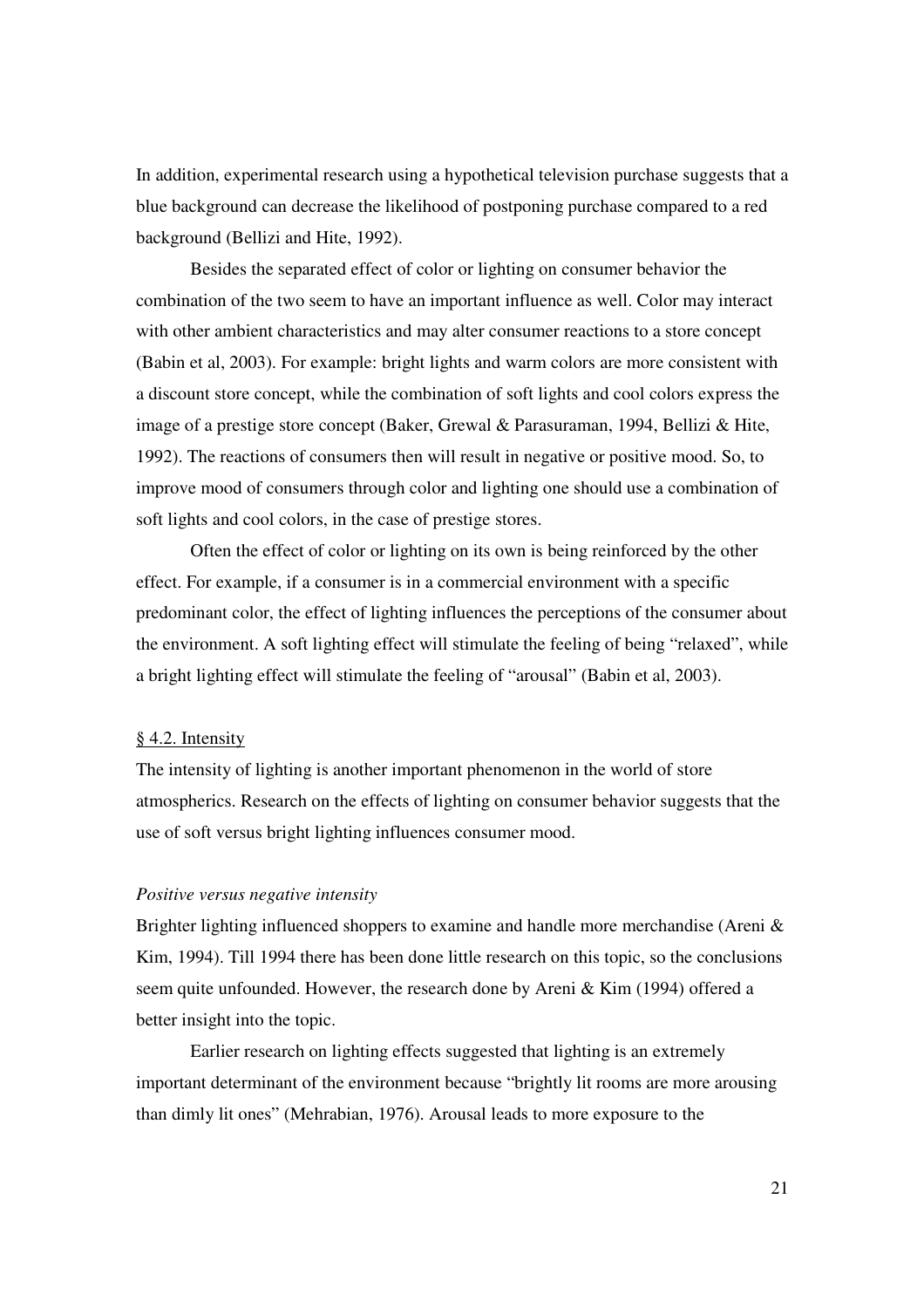environment because an individual who is highly aroused will become stimulated, jittery and alert (Areni & Kim, 1994). The question is whether more arousal would be positive for the store or not. Early research namely suggests the opposite: soft lighting reduces the level of arousal (stimulation), so consumers stay longer in the store. This implies that the amount of time spent by consumers in the store can be increased through employing soft lighting (Markin, Lillis & Narayana, 1976). The researchers argued that mood is positively influenced by soft lighting, because consumers feel at ease in the case of soft lighting. The opposite, bright lighting results in more negative mood changes, is also true because these bright lights are very stimulating and arousing, so that consumers do not feel comfortable to stay there very long (Markin et al, 1976).

# § 4.3. Results

The type of color and lighting seems to have an important effect on store atmosphere just as music. Understanding the distinction between cool (for example blue) and warm colors (for example red) is important to understand the impact of colors on mood, because cool colors tend to increase consumers' mood about an environment, while warm colors tend to decrease consumer mood (Valdez & Mehrabian, 1994; Bellizi and Hite, 1992).

The intensity of the use of color and lighting in store environments can also be used to improve consumers' mood. The use of soft lighting and colors seems to have the best effects on mood, since consumers have better feelings of comfort in that case (Mehrabian, 1976; Areni & Kim, 1994).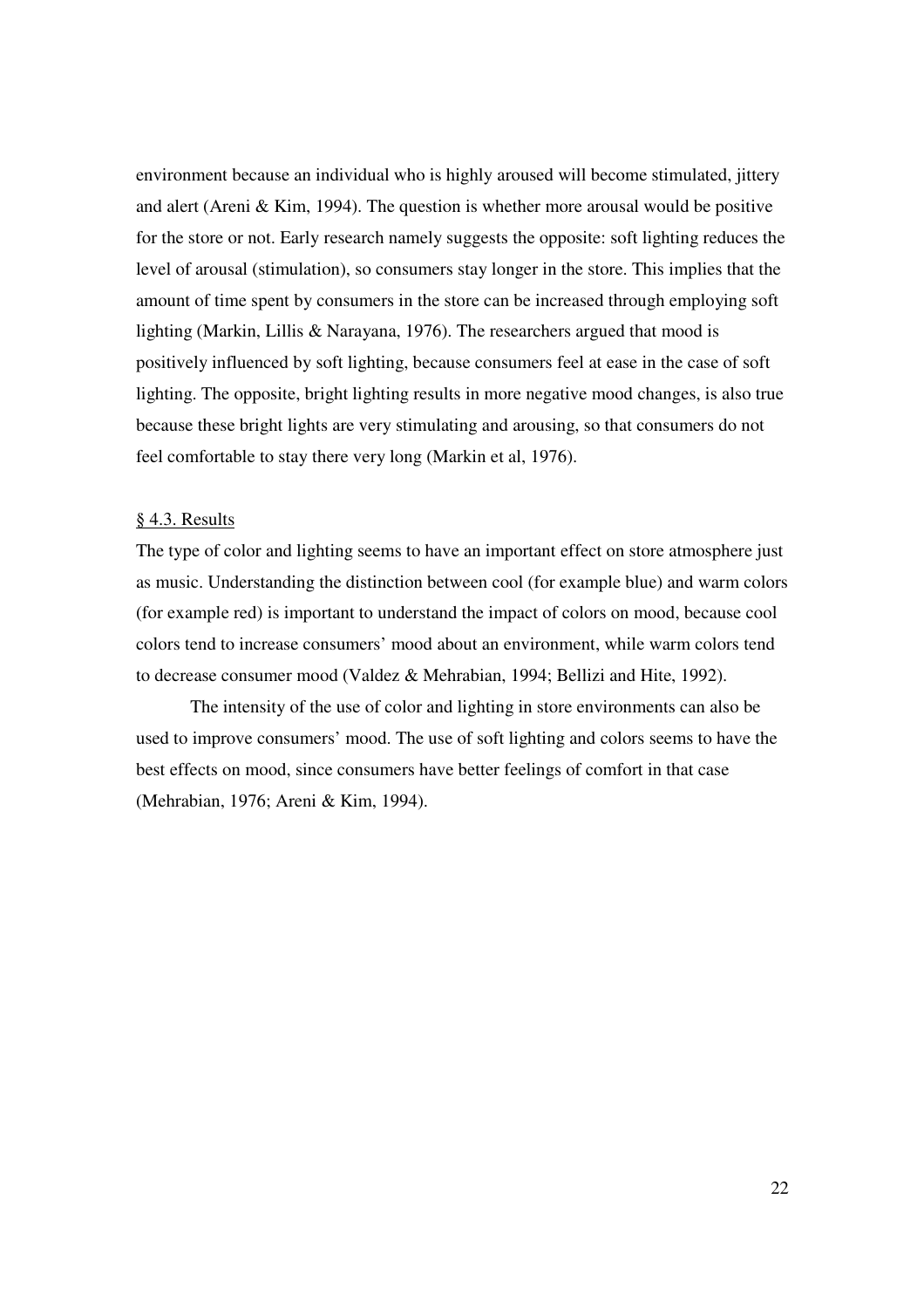#### **Chapter 5: Conclusion**

In this final chapter a conclusion on the findings will be given, followed by the discussion (including managerial implications) and recommendations from the research.

# § 5.1. Conclusion

At the beginning of the thesis the problem background led to the following problem statement: **"***How does store atmosphere unconsciously influence consumers' product evaluations via mood?"* Through facing the problem step by step a solution to the problem statement slowly has been found.

 First of all, in **chapter 2** the concept of mood is extensively described via a general description about the influence of mood on product evaluations and via a distinction between positive and negative mood. The researches of Spies and his colleagues (1997) and Bitner (1992) have contributed very much to this section. Based on their investigations it has been concluded in this thesis that mood is a very important intervening variable between store atmosphere and several dependent variables of consumer behavior (figure 2, page 11). Although, there were some contradicting findings in these investigations, we can conclude that mood obviously has significant influences on product evaluations by consumers. As expected, positive moods have positive effects on product evaluations. Negative moods on the other hand, have got several different influences on product evaluations: from recent researches it can be concluded that negative moods can lead to both negative and positive product evaluations (Heeler & Berneman, 1986; Gardner & Hill, 1988; Luomala & Laaksonen, 1995; Luomala & Laaksonen, 2000).

**Chapter 3** continued with a description about the positive versus negative effects of music on mood. Music style, volume level and tempo were the various variables that were distinguished. This chapter confirmed that music has a significant influence on mood. More specific were the effects of classical music for example: it seems that this music style increases consumers' feelings of comfort and eventual mood (North & Hargreaves, 1998). Easy listening music on the other hand, seems to have both positive and negative effects on mood, because it stimulates consumer behavior. Besides, this style is being perceived as elegant (North & Hargreaves, 1998; 2000). The most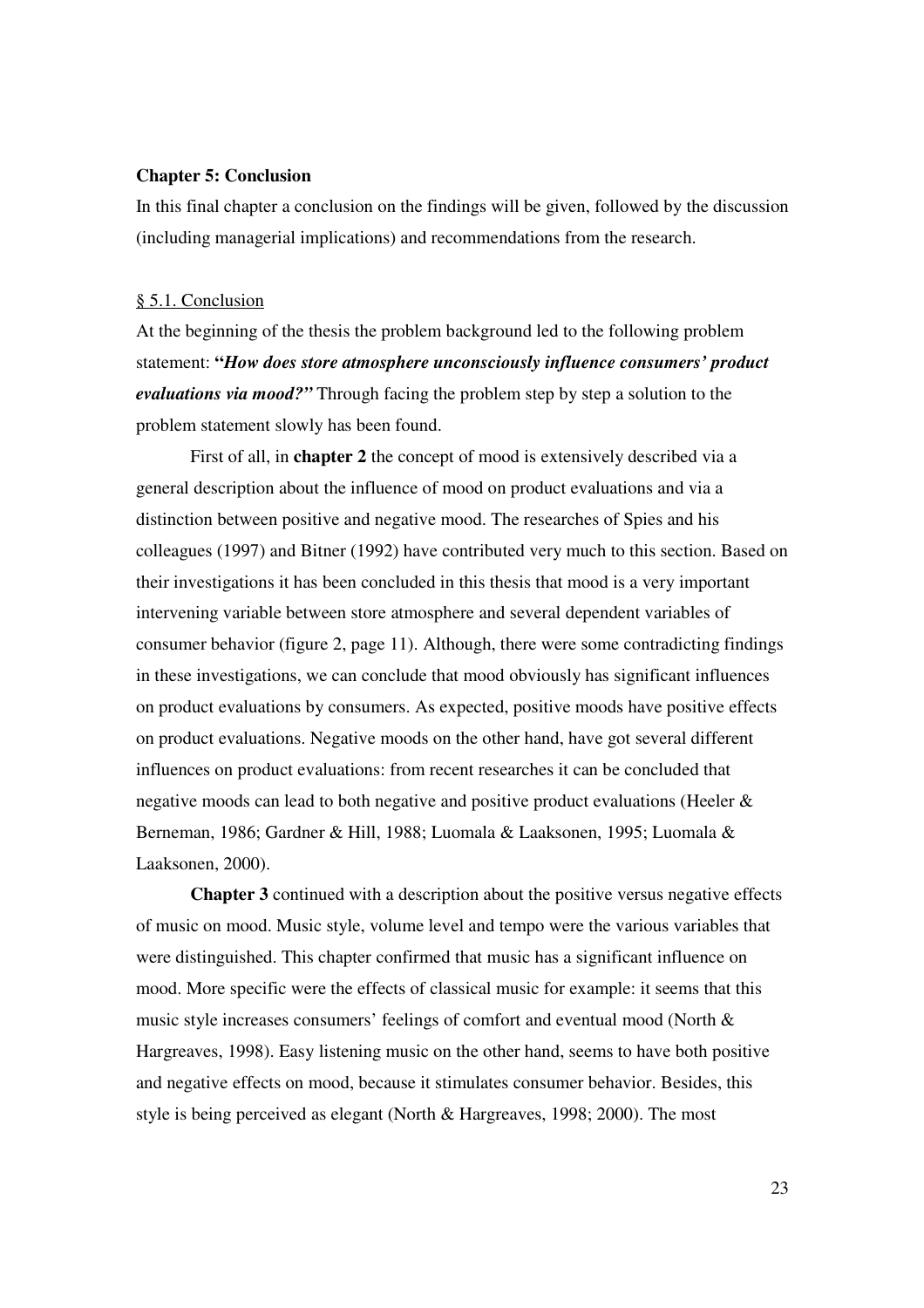surprising fact came from music tempo: against most expectations, tempo of music does not seem to have a significant effect on mood (Khalfa et al, 2008). However, more research on this topic is desirable to provide some well-founded conclusions on this topic.

**Chapter 4** about the effects of color and lighting on mood presented a clear distinction between the effects of cool versus warm colors. Cool colors (like blue and violet) tend to increase consumers' mood, whereas warm colors (like red and orange) tend to decrease consumers' mood (Valdez & Mehrabian, 1994; Bellizi and Hite, 1992). Cool colors in combination with soft lighting result in most positive effects on mood (Mehrabian, 1976; Areni & Kim, 1994).

 Via the different chapters an answer to the **problem statement** has been found. Product evaluations are being influenced by several important store atmospherics (like music and color and lighting), because they significantly influence mood. Positive mood positively influences product evaluations, whereas negative mood can influence product evaluations both positively and negatively.

#### § 5.2. Discussion

This paper focused on the effects of store atmospherics on product evaluations taking into consideration the mediating effect mood.

 Firstly, mood is an important mediating factor in the relationship between store atmospherics and product evaluations. However, mood is not the only mediating factor. Other factors that could be of important interest are arousal and store attractiveness. In this thesis the focus was on mood to clearly define its influence on consumer behavior.

 Secondly, there has been made a distinction between two environmental cues, namely music and color and lighting. Obviously, these are not all possible environmental cues. Some other environmental cues that have not been taken into consideration are scent, crowding, cleanliness, hygienic and clutter for example. Probably these cues can have a significant effect on mood and eventual product evaluations in commercial environments as well.

 This study described only the type and intensity for each store atmospheric. For some atmospherics other features could have been described as well (like product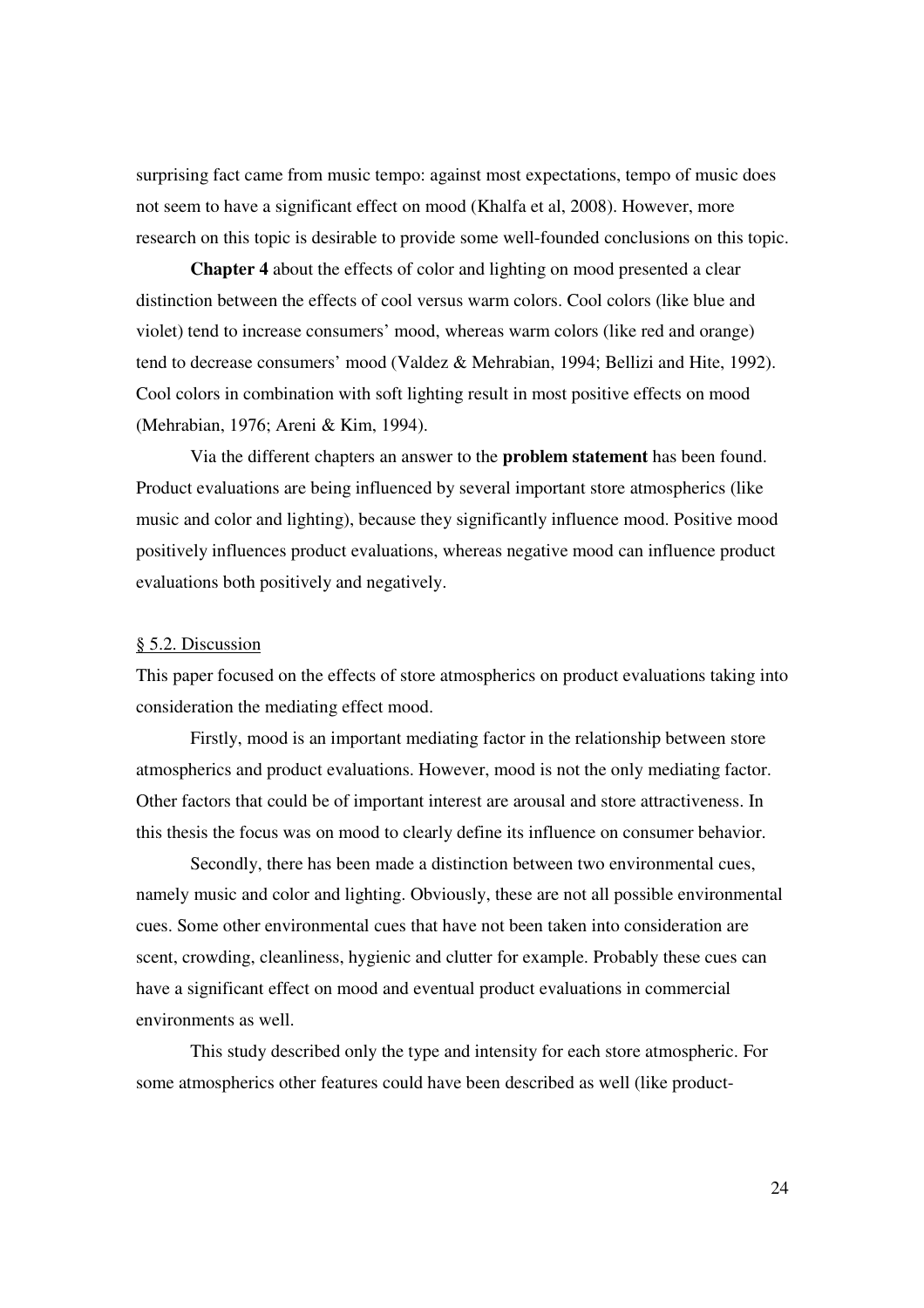specific colors for example), but in this way every atmospheric has been treated structurally the same.

 This paper contains a lot of information from several different researches on store atmosphere and consumer behavior. The validity of the findings is likely to be high, because all experiments and investigations include several different customer groups. Besides, these researches were done solely in commercial environments. So the results and conclusions about the findings can be generalized to the complete population of commercial environments.

#### § 5.3. Recommendations

This paper looked at the effect of store atmospherics on product evaluations via the important mediator mood. For future research it would be interesting to look at specific combinations of several environmental characteristics and their influence on customer behavior. Some empirical research can be done on the combination of several music styles in combination with a specific color. For marketing managers it would be interesting to know how to use their possibilities optimally within the commercial environment.

 Another interesting area left to be studied is about the exact effect of tempo of music on consumer behavior. Till now, there is a lot of contradicting information available. Future research could make the irregularities in this topic disappear.

 Another interesting subtopic that could use some extra research is about the exact effect of several mood stages on other aspects of consumer behavior than product evaluations only. Some suggestions are: amount of money spent and time spent in a store.

 A last suggestion is about the interest in consumers and their familiarity with a specific commercial environment. It would be interesting to know whether high familiarity with a specific store has a significant influence on mood and store perception. There has not been done a lot of research on this area, so a suggestion would be to do some experiments containing these factors.

25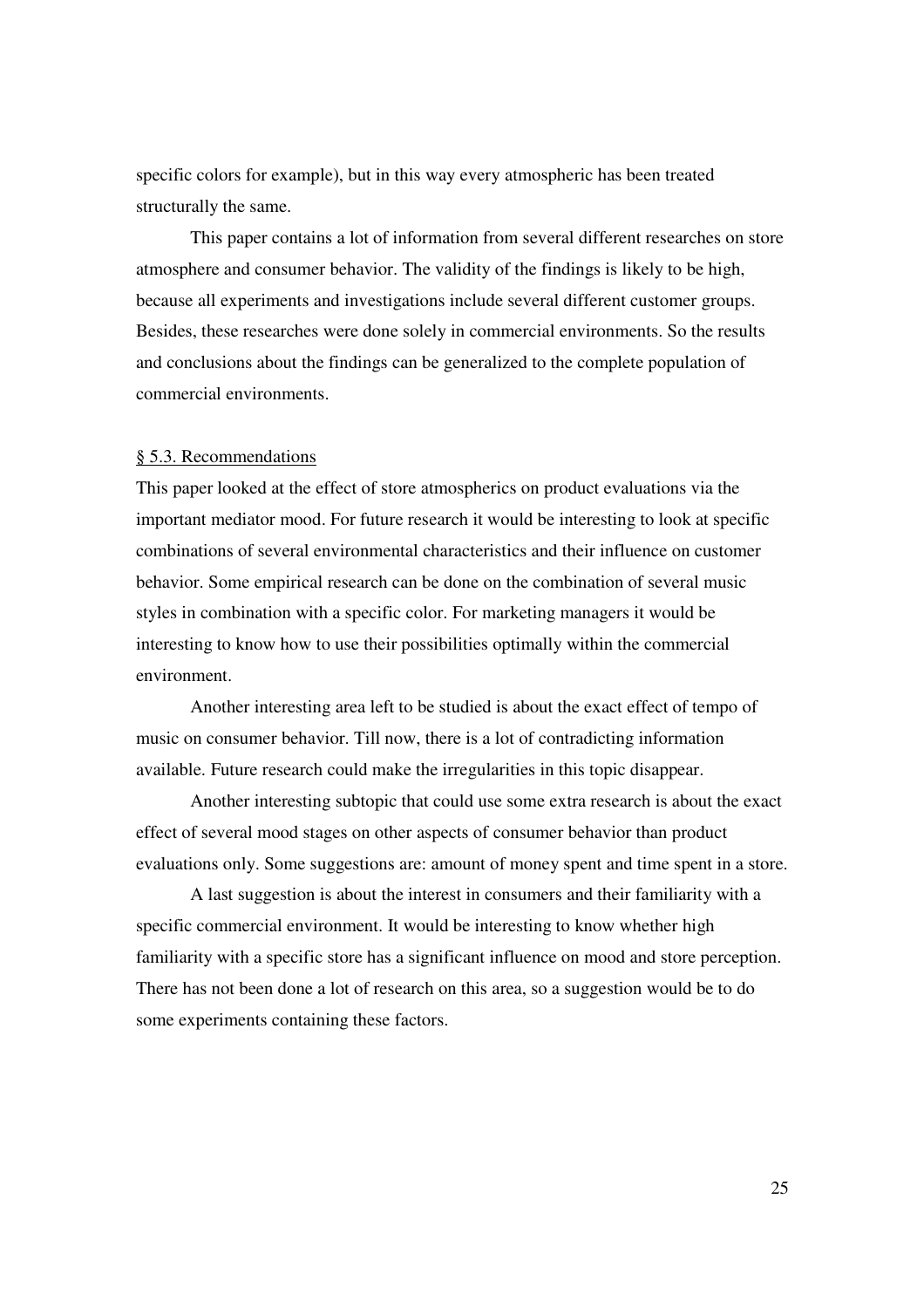# **Reference list**

Areni, C. S., & Kim, D. (1993). The influence of background music on shopping behavior: Classical versus top-forty music in a wine store. *Advances in Consumer Research,* 20, 336-340.

Areni, C. S., & Kim, D. (1994). The influence of in-store lighting on consumers' examination of merchandise in a wine store. *Journal of Marketing Research,* 11, 117– 25.

Babin, B. J., Hardesty, D. M. & Suter, T. A. (2003). Color and shopping intentions: The intervening effect of price fairness and perceived affect. *Journal of Business Research*, 541-551.

Baker, J., Grewal, D. & Parasuraman, A. (1994). The influence of store environment on quality inferences and store image. *Journal of Marketing,* 22, 328– 39 (Fall).

Bargh, J. A. (2002). Losing consciousness: Automatic influences on consumer judgment, behavior, and motivation. *Journal of Consumer Research,* 29*,* 280-285.

Bellizi , J., Crowley A. & Hasty R. (1983). The effects of color in store design. *Journal of Retailing,* 59, 21– 45 (Spring).

Bellizi, J. & Hite, R. (1992). Environmental color, consumer feelings and purchase likelihood. *Journal of Psychology and Marketing,* 9 (5), 347 – 63.

Bitner, M. J. (1986). Consumer Responses to the Physical Environment in Service Settings. In *Creativity in Services Marketing.* M. Venkatesan, Diane M. Schmalensee and Claudia Marshall, eds. Chicago: American Marketing Association, 89-93.

Bitner, M. J. (1990). Evaluating Service Encounters: The Effects of Physical and Employee Responses. *Journal of Marketing*, 54 (April), 69-82.

Bitner, M. J. (1992). Servicescapes: The Impact of Physical Surroundings on Customers and Employees. *Journal of Marketing*, 56 (2), 57-71.

Buckley, P. (1987). The internal atmosphere of a retail store. *Advances in consumer research*, 14.

Chebat, J. & Michon, R. (2003). Impact of ambient odors on mall shoppers' emotions, cognition, and spending: A test of competitive causal theories. *Journal of Business Research*, 529-539.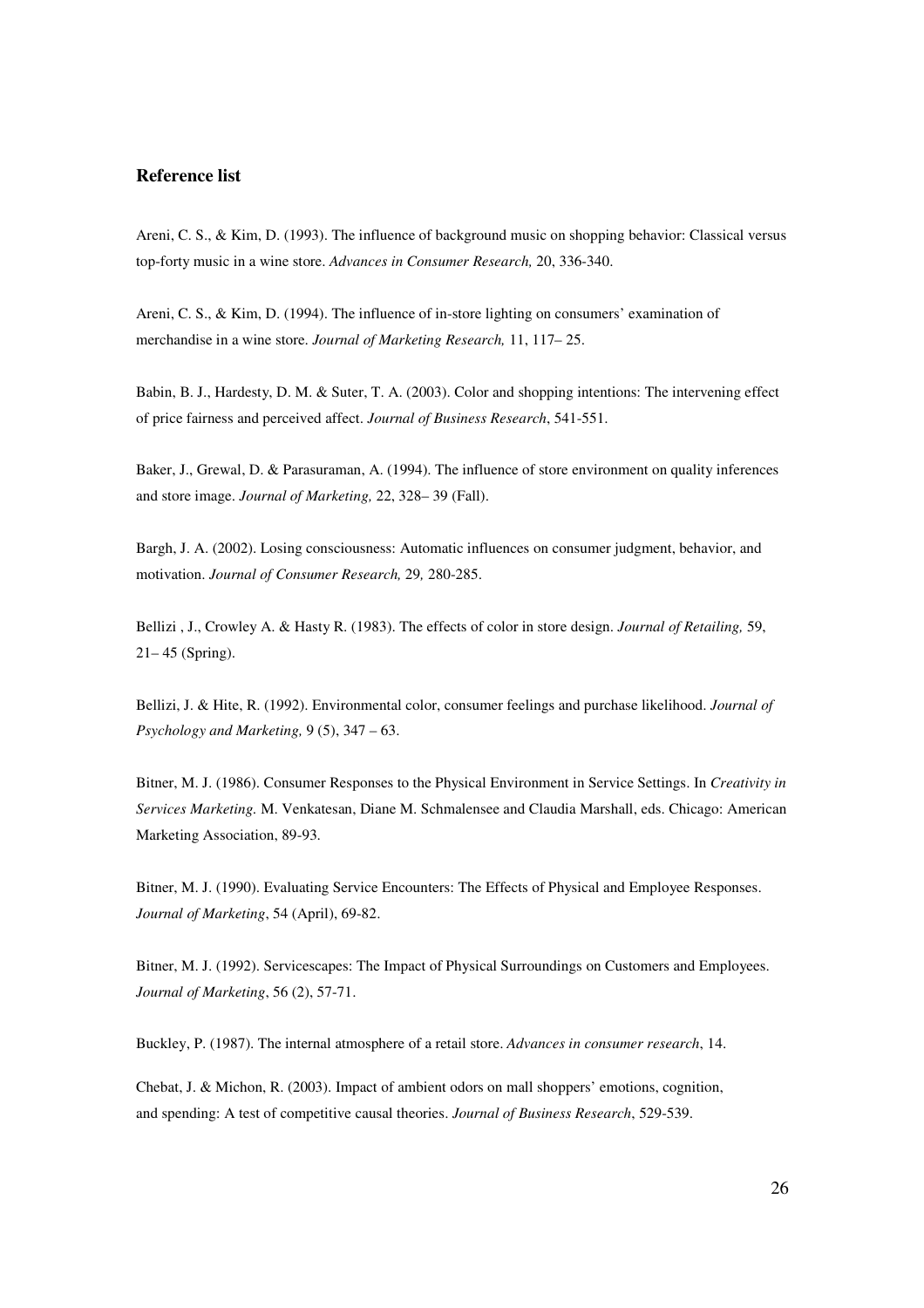Cohen, J. (1990). Attitude, affect and consumer behavior. In B. S. Moore and A.M. Isen (Eds.), *Affect and social behavior.* Cambridge: Cambridge University Press.

Crowley, A. (1993). The two-dimensional impact of color on shopping. *Marketing Letters,* 4, 1, 59– 69.

Denzin, N. (1984). On understanding emotion. New York: Jossey-Bass.

Dijksterhuis, A., Smith, P., van Baaren, R., Wigboldus, D. (2005). The Unconscious Consumer: Effects of Environment on Consumer Behavior. *Journal of Consumer Psychology,* 15(3), 193-202.

Donovan, R. & Rossiter, J. (1982). Store Atmosphere: An Environmental Psychology Approach. *Journal of Retailing*, 58 (Spring), 34-57.

Donovan, R., Rossiter, J., Marcoolyn, G. & Nesdale, A. (1994). Store Atmosphere and Purchasing Behavior. *Journal of Retailing*, 70 (3), 283-294.

Gnoth, J., Zins, A., Lengmueller, R. & Boshoff, C. (1999). Dimensions of emotions, mood and motivational orientation with regard to experiential consumption. In L. Hildebrandt, D. Annacker & D. Klapper (Eds.), *Proceedings of the 27th Emac Conference.* Berlin: Humboldt University.

Heeler, R. & Berneman, C. (1986). Shopper's mood and purchases. *Proceedings of the 15th Emac Conference*, Helsinki School of Economics and Business Administration, 595-601.

Khalfa, S., Roy, M., Rainville, P., Dalla Bella, S. & Peretz, I. (2008). Role of tempo entrainment in psychophysiological differentiation of happy and sad music? *International Journal of Psychophysiology*, 68, 17-26.

Khalfa, S., Peretz, I., Blondin, J., Manon, R. (2002). Event-related skin conductance responses to musical emotions in humans. Neurosci. Lett. 328, 145–149.

Kotler, P. (1973-1974). Atmospherics as a marketing tool. *Journal of Retailing,* 49,48-64*.*

Kroeber-Riehl, W. (1984). Konsumentenverhalten (3. Aufl). München: Vahlen.

Luomala, H. & Laaksonen, M. (1995). Mood-regulation in the context of hedonic shopping behavior. *Proceedings of the First International Research Seminar on Marketing Communications and Consumer Behavior*, University of Aix-Marseille, 363-383.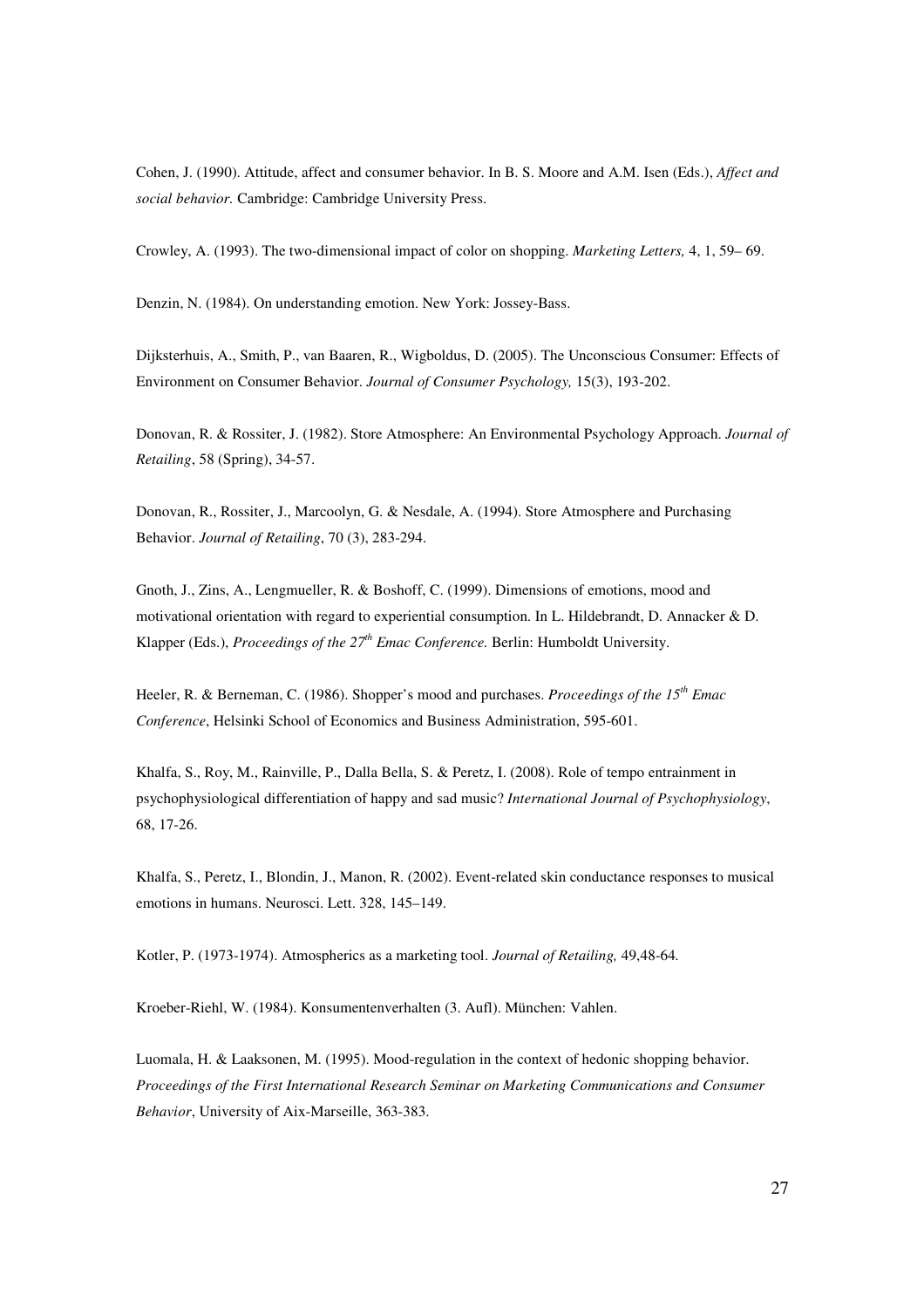Luomala, H. & Laaksonen, M. (2000). Contributions from mood research. *Psychology & Marketing*, 17, 3, 195-233.

Markin, R., Lillis, C. & Narayana, C. (1976). Social-psychological significance of store space. *Journal of Retailing,* 52, 43-54.

Mehrabian, A. (1976). Public places and private spaces. New York, NY: Basic Books.

Mehrabian, A. & Russel J. (1974). An approach to environmental psychology. Cambridge (MA): *The MIT Press*.

Milliman, R. (1982). Using Background Music to Affect the Behavior of Supermarket Shoppers. *Journal of Marketing*, 46 (Summer), 86-91.

Milliman, R. (1986). The Influence of Background Music on the Behavior of Restaurant Patrons. *Journal of Consumer Research*, 13 (September), 286-9.

North, A. & Hargreaves, D. (1997). Liking, arousal potential, and the emotions expressed by music. *Scandinavian Journal of Psychology,* 38, 45-53.

North, A. and Hargreaves, D. (1998). The Effect of Music on Atmosphere and Purchase Intentions in a Cafeteria. *Journal* of *Applied Social Psychology,* 28, 24, 2254-2273.

North, A., Hargreaves, D. and McKendrick, J. (2000). The Effects of Music on Atmosphere in a Bank and a Bar, *Journal of Applied Social Psychology,* 30, 7, 1504-1522.

North, A., MacKenzie, L., Law, R. & Hargreaves, D. (2004). The Effects of Musical and Voice "Fit" on Responses to Advertisements, *Journal of Applied Social Psychology,* 34, 8, 1675-1708.

Obermiller, C. & Bitner, M. (1984). Store atmosphere: a peripheral cue for product evaluation. *Stewart DC, editor*. American psychological association annual conference proceedings, consumer, psychology division. Washington, DC: American Psychological Association, 52–3.

Parker, G. & Brown, L. (1982). Coping behaviors that mediate between life events and depression. *Archives of General Psychiatry*, 39, 1386-1391.